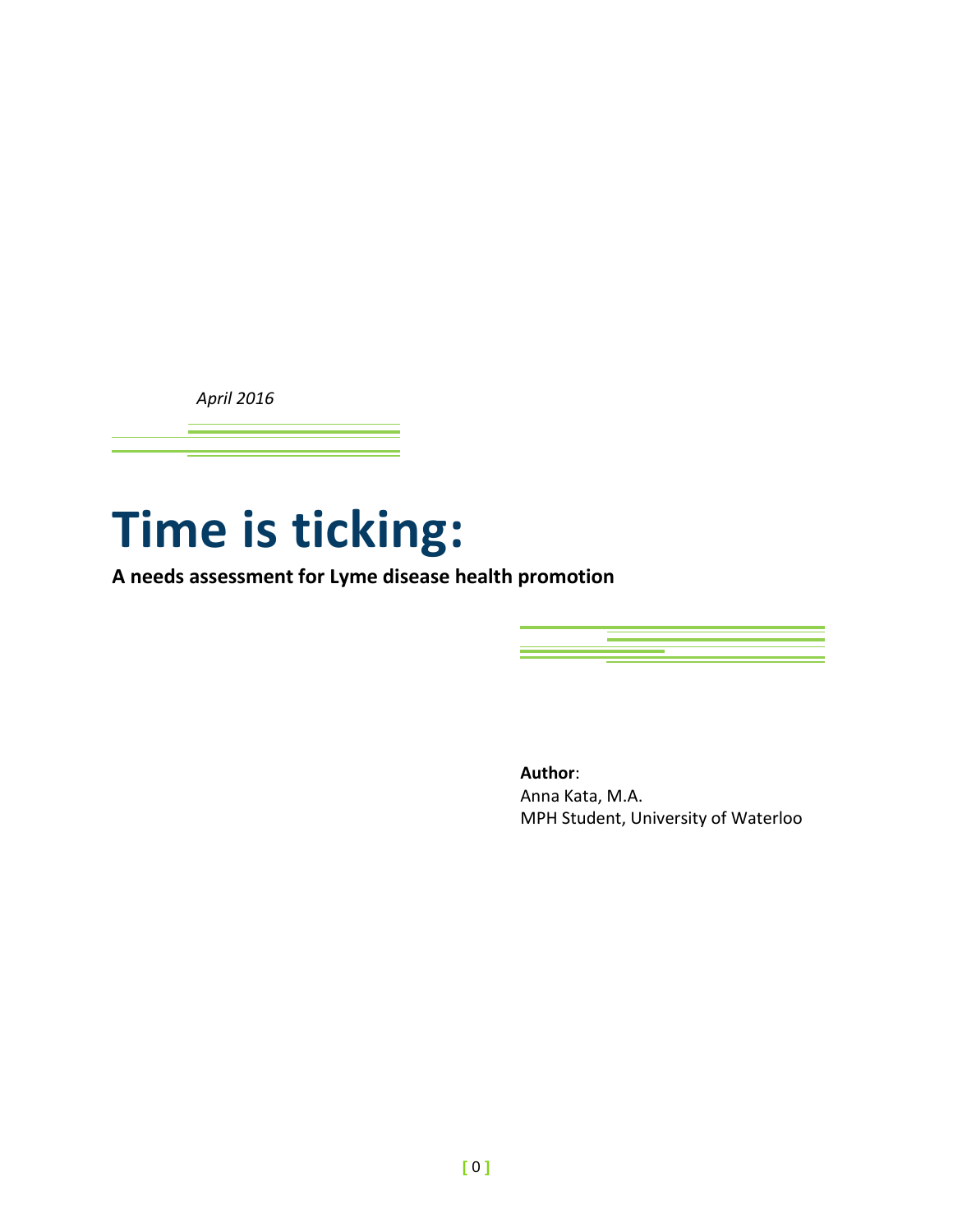# **Summary**

# **Introduction**

- Tick submissions to Brant County Health Unit have increased over recent years, possibly indicating a tick population being established. One type of tick— the blacklegged tick can spread Lyme disease (LD), a bacterial infection caused by *Borrelia burgdorferi*.
- As part of a needs assessment around LD health promotion for the Health Unit, a literature review was conducted.

# **Methods**

 The literature search focused on how LD information can best be communicated to the general public, priority groups, and physicians, and what types of health promotion activities are delivered to these groups.

# **Results**

- Few resources are available on LD health promotion. Most are single studies that measure the knowledge, practices, or perceptions of LD in the general public or among healthcare practitioners.
- Studies suggest a lack of general LD knowledge among physicians.
- Levels of LD knowledge in the general public vary, but the amount of knowledge does not predict if a person uses tick-prevention behaviours. Behaviours are more likely to be performed if their benefits are seen as outweighing their inconvenience.
- The importance of local context was a key theme in the literature. Different settings influence the public's perception of LD risk and their likelihood of performing prevention behaviours.

# **Discussion & Conclusion**

- A community's particular beliefs around risk levels and attitudes toward prevention behaviours will determine the effectiveness of LD promotion efforts. Determining the local epidemiological setting and local contexts are necessary in order to effectively tailor public health campaigns.
- Chronic Lyme disease is a current controversy that should be noted in any promotional campaigns. Advocacy groups disagree with established diagnosis and treatment guidelines, and may promote unscientific information. It is important to point to scientific and authoritative sources of information.
- The body of evidence on LD health promotion is small and not necessarily generalizable. Additional work will need to be done at the local level, and should incorporate greater consideration of behavioural change theories.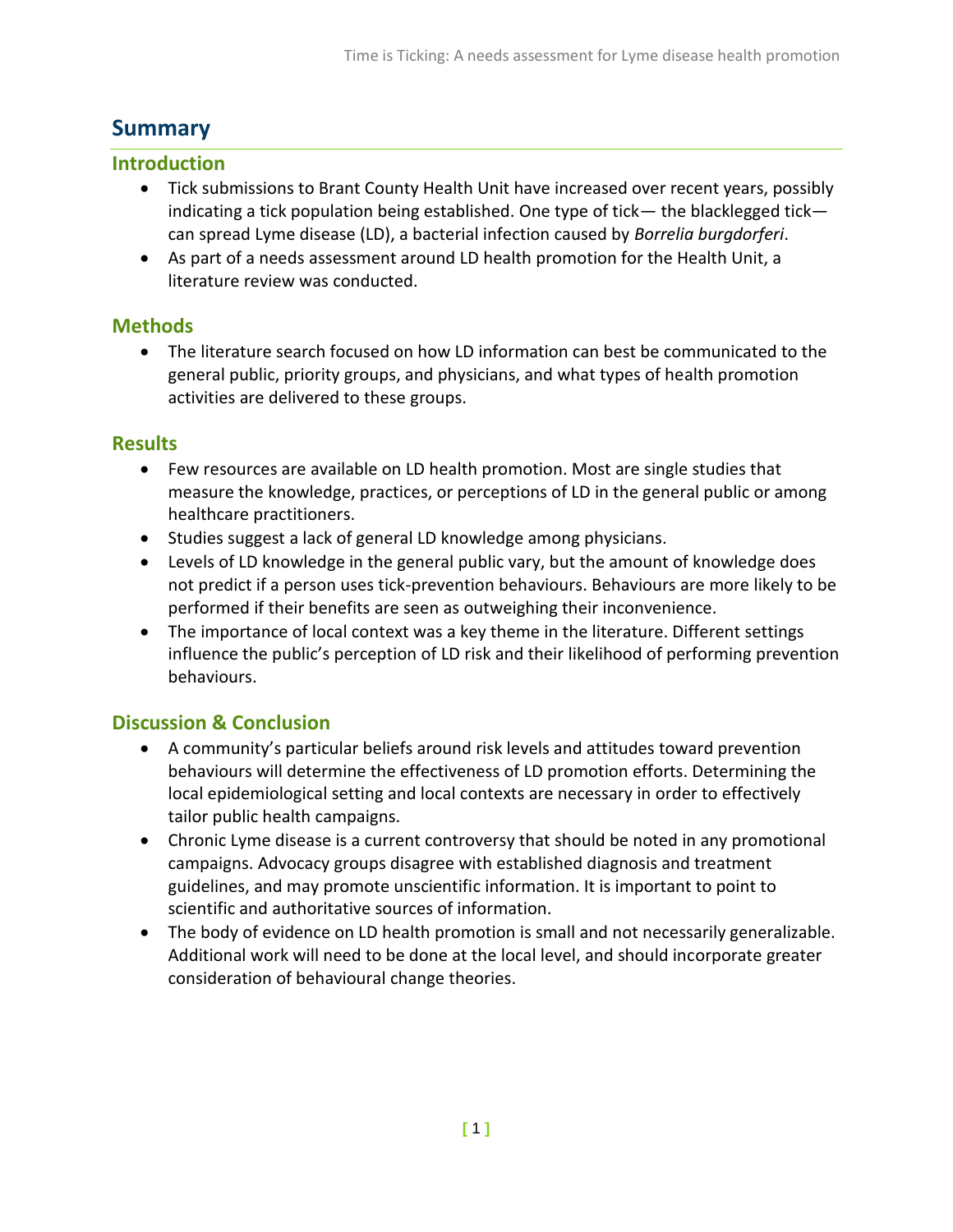# **Introduction**

Lyme disease is the most commonly reported vector-borne disease in North America, and has been endemic in Canada since the 1980s. The range of the tick carrying the Lyme disease (LD) bacterium is expanding (1). In the future it is likely most Canadians will live in regions where the tick is present and LD is endemic.

Many public health units currently accept ticks collected by the public and submit them to public health laboratories that identify the tick species. If the species is the type that carries LD, ticks are sent to the National Microbiology Laboratory to be tested for the LD bacterium. Public health inspectors gather information from submitters and follow up with them once results are received from the laboratory.

Tick submissions to the Brant County Health Unit have increased over recent years. Changing environmental conditions and the expanding range of the tick may mean a tick population is being established in the Health Unit's jurisdiction. This prompted a needs assessment around developing LD health promotion. The needs assessment was completed as a student practicum placement project; one component of this needs assessment was a literature review. The results of this review are described herein.

### **Background**

#### **What is Lyme disease?**

#### *Signs, symptoms, stages*

Lyme disease is a tick-borne bacterial infection caused by the spirochete *Borrelia burgdorferi*, which is transmitted to humans through the bite of an infected tick. LD symptoms can vary. A typical presentation involves an *erythema migrans* rash (in about 70% of cases). The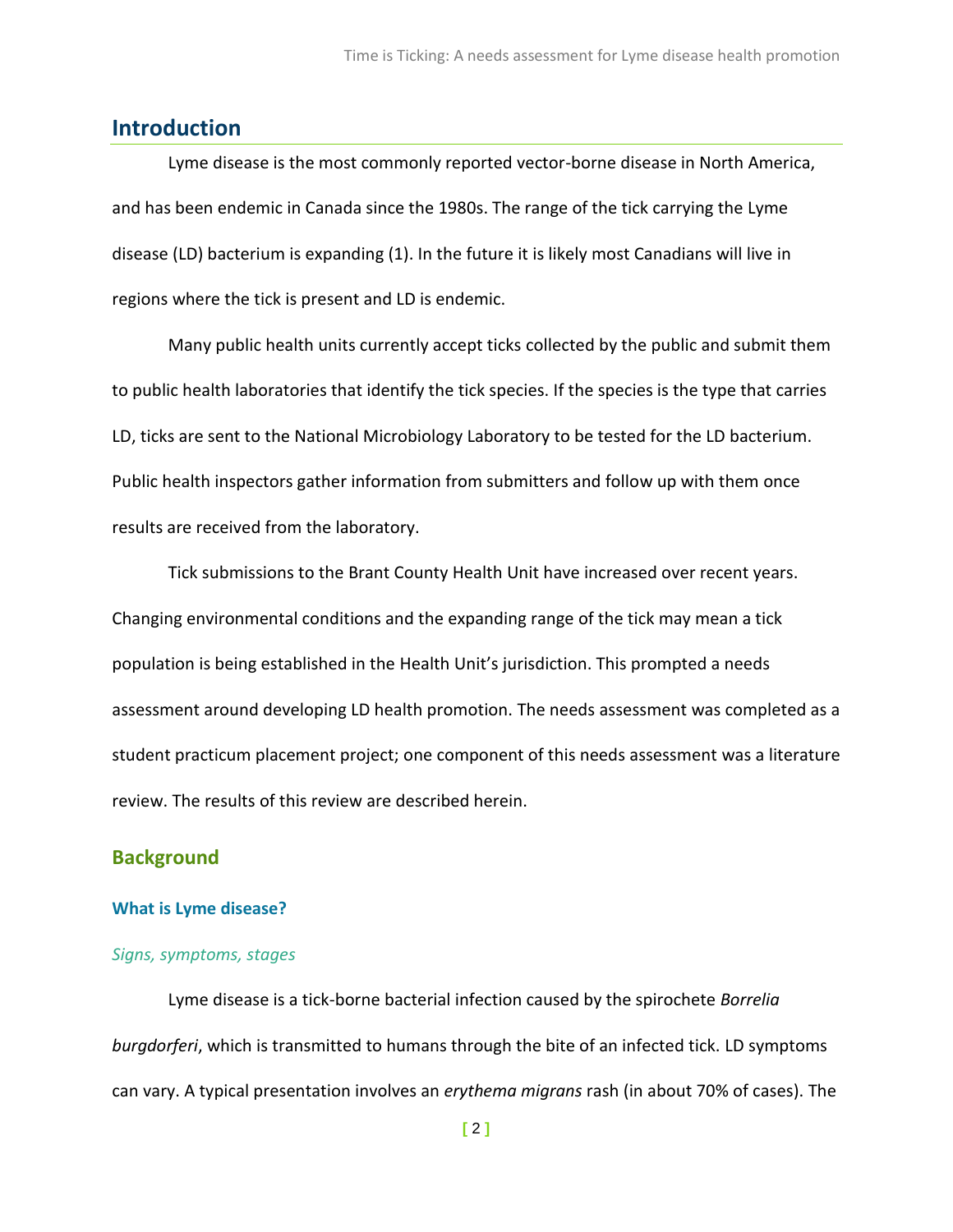rash's well-known "bull's eye" presentation only occurs in approximately 20% of cases. Other common symptoms include headaches, fever, chills, and fatigue, though different symptoms can occur at different stages of the disease (2). The non-specificity of symptoms can make diagnosis difficult.

#### *Diagnosis and treatment*

The diagnosis of LD is primarily clinical, based on signs and symptoms supported by a history of possible tick exposure. Ontario's *Infectious Diseases Protocol* for LD (3) does not recommend testing ticks to guide the management of patients; tick identification and testing is primarily used for surveillance purposes only.

An additional diagnostic tool uses a two-tiered serological method to detect antibodies in a patient's blood (4). However, laboratory testing should only be used to supplement clinical findings, not as a basis for diagnosing early stage LD. Patients with clear symptoms of early LD should be treated without laboratory confirmation, because false negative findings are possible during early stages. The recommended treatment is antibiotics (doxycycline). Controversies exist around providing long-term antibiotic treatment for "chronic" LD (5, 6).

#### **Ticks – vector and reservoir**

*B. burgdorferi* is transmitted via the bite of an infected tick. The primary vector for *B. burgdorferi* in eastern North America is *Ixodes scapularis* – the blacklegged tick, also known as the deer tick.

Ticks become infected by feeding on hosts for *B. burgdorferi* (deer, birds, and rodents). Blacklegged ticks have a two-year life cycle of larva, nymph, and adult stages (7), each which feeds once and during different seasons. Nymphs feed in the spring and summer, which is when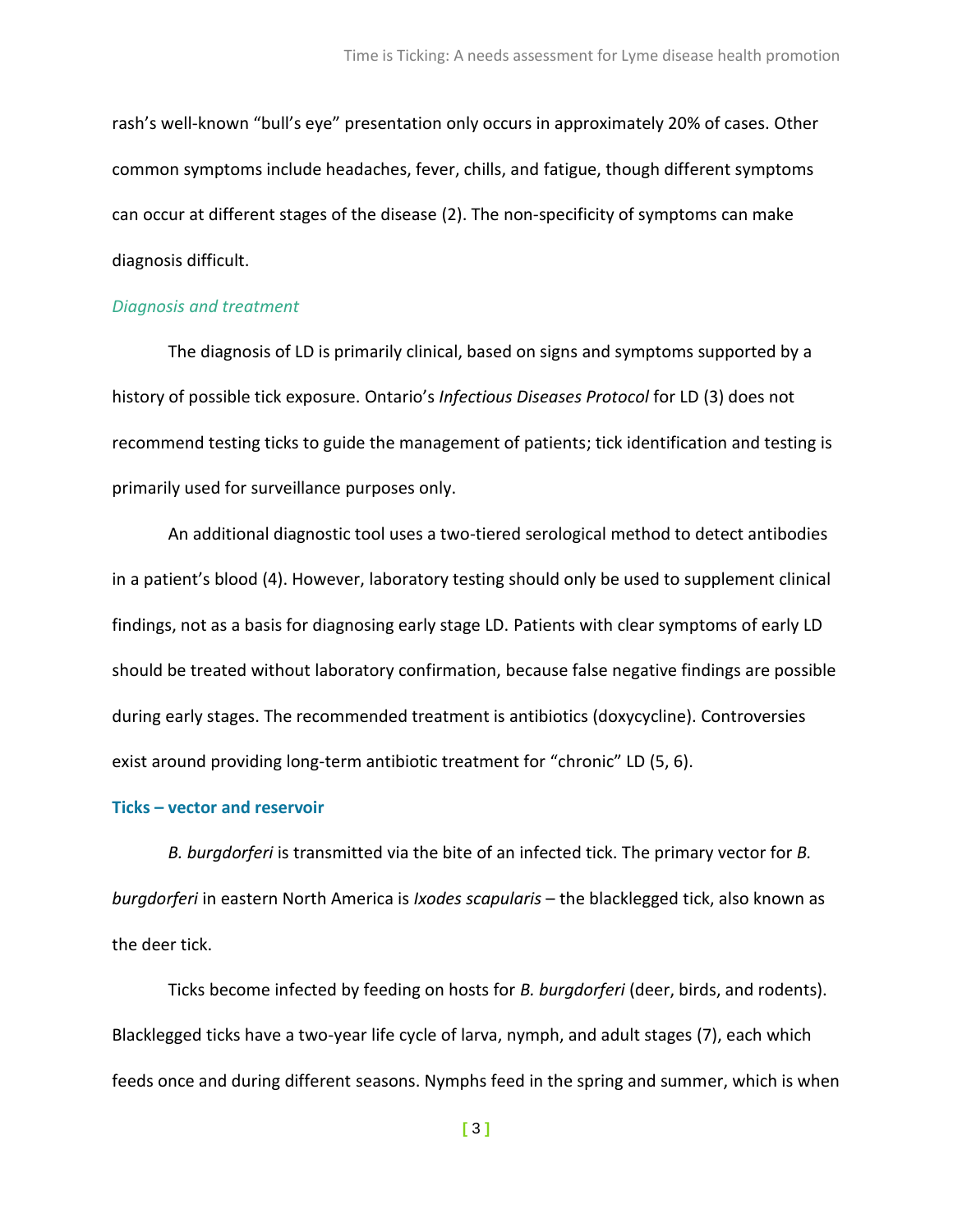humans are most at risk of contracting LD. Nymphs are most responsible for human infections because their small size makes them hard to see. Adult ticks are active in the spring and fall, and because they have had two chances to feed they are more likely to test positive for *B. burgdorferi*. Bacteria live in the gut of the tick and migrate into the salivary glands when feeding begins; this takes approximately 24 hours, meaning there is very little risk of bacteria being transmitted if an infected tick is attached for less than 24 hours.

#### **Surveillance**

#### *Human surveillance*

LD has been a notifiable disease in Ontario since 1988 and a nationally notifiable disease since 2010 (8). In Ontario, LD is both a reportable and communicable disease under the Ontario *Health Protection and Promotion Act*. Physicians and nurse practitioners are required to report suspected, probable and confirmed LD cases to the local Medical Officer of Health, who must then report those cases to the Ministry of Health and Long-Term Care (MOHLTC). Health units conduct human surveillance by collecting epidemiological data from cases of suspected or diagnosed LD.

#### *Tick surveillance*

Tick surveillance determines how established tick populations are within an area. This then informs the risk of LD infection for humans. There are two main types of surveillance:

- Active surveillance collecting ticks from their natural habitat using methods such as drag sampling and small animal capture.
- **•** Passive surveillance examining ticks submitted to a health unit by the public.  $(9)$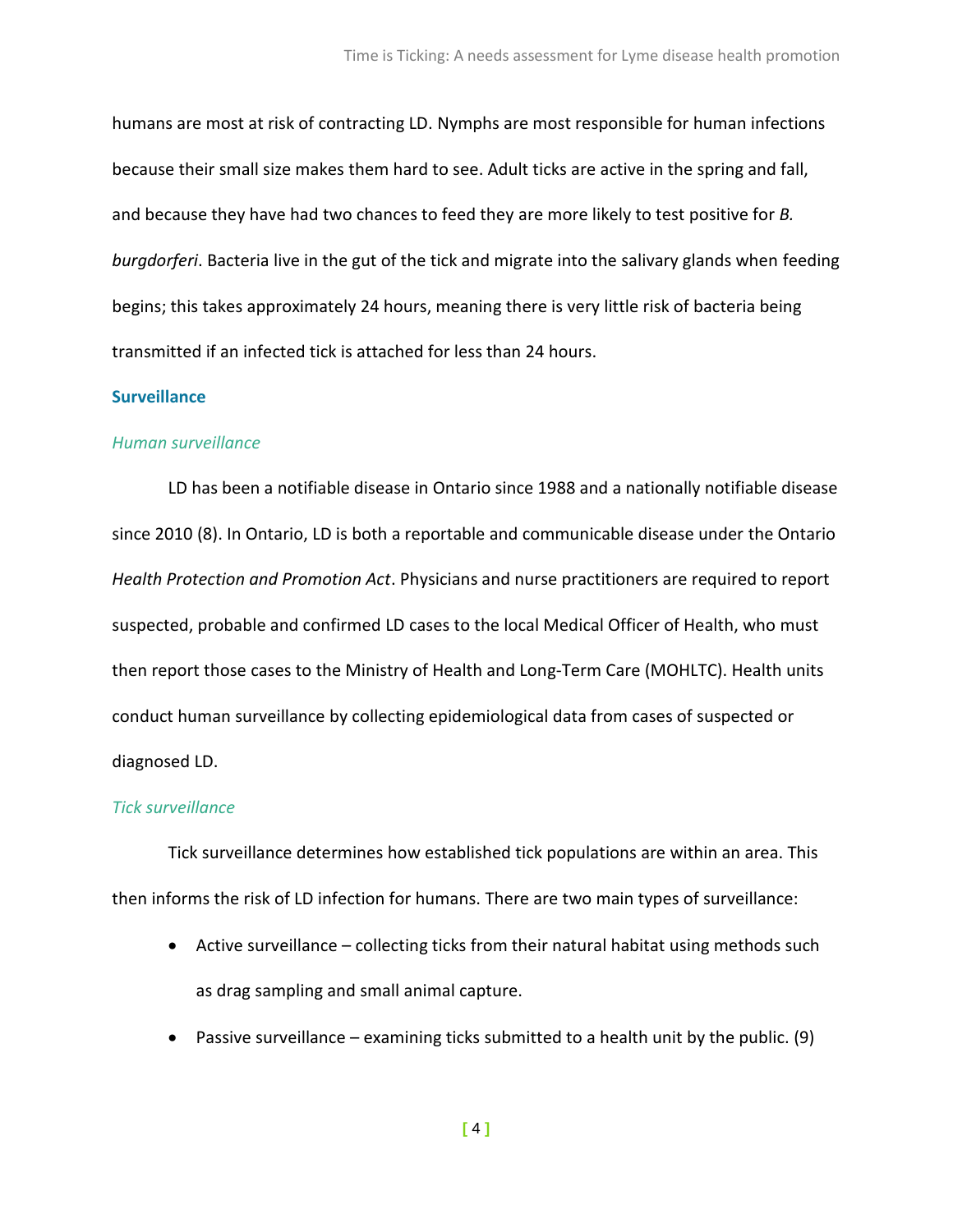In Ontario, blacklegged ticks are most commonly found along the north shores of Lake Erie, Lake Ontario, and the St. Lawrence River (8, 10). The risk of acquiring LD is greatest in endemic areas because the probability of being bitten by an infected tick is greater. However, ticks also feed on migratory birds that can then transport ticks throughout the country. Thus it is possible for people to be infected with LD almost anywhere in Canada.

#### **Prevention and protection**

Recommendations to prevent LD focus on reducing one's exposure to infected ticks. These methods are largely reliant on individuals. They include using chemical repellents, wearing protective clothing, avoiding risk areas, modifying landscape, checking for ticks after being outdoors, and removing discovered ticks within 24 hours of attachment (11, 12). These methods are simple, but are limited by user adherence. Other methods include coordinated local efforts that aim to reduce tick densities in places where people are likely to be exposed; these activities include pesticide spraying, reservoir-targeted vaccines, deer culls, and treatment of deer and rodents with acaricides that kill ticks on animal hosts.

A human LD vaccine (LYMErix™) was the only intervention ever shown to have reduced human illness in large community trials, but it is no longer available. The most effective means of preventing LD will likely require a combination of personal protective behaviours and coordinated local actions (11). Education and information on prevention behaviours can be provided through LD health promotion efforts.

**[** 5 **]**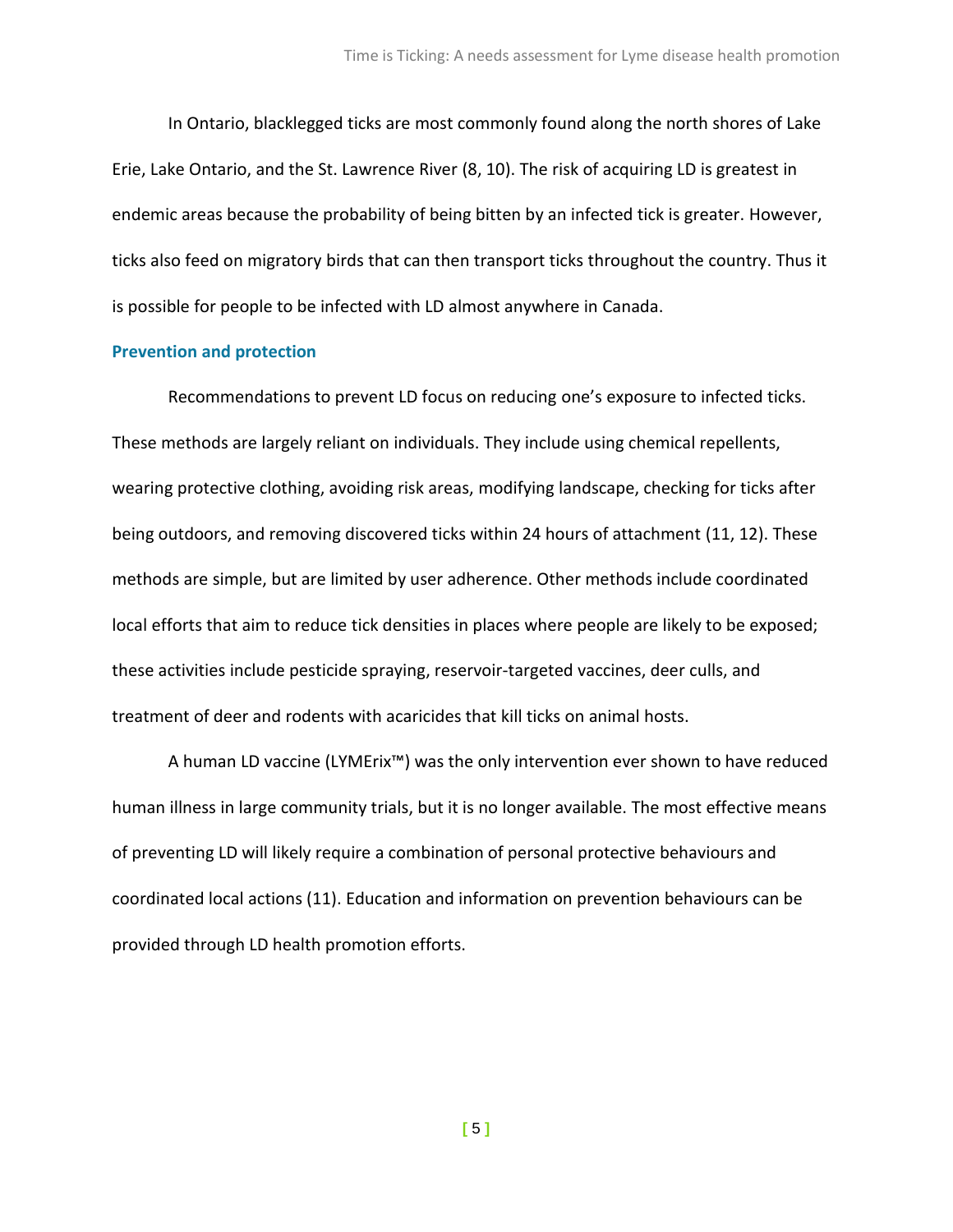# **Methods**

A literature search on LD health promotion was conducted to determine:

- how disease information can best be communicated to the general public, priority groups, and physicians;
- and what types of health promotion activities about Lyme disease are delivered to these groups.

The specific search strategy, including keywords used and databases searched, can be found in Appendix A. A summary of the search process and results is presented in Appendix B. A total of 61 sources were found to be relevant and were entered into an annotated bibliography. A shortened version of the bibliography is presented in Appendix C.

# **Results**

The relevant sources were mostly single studies from academic journals. Few results specifically dealt with LD health promotion; most of the literature was clinically-focused. The majority of relevant sources (20 results) involved measuring knowledge, practices, or perception of LD in the general public; another common theme was measuring LD knowledge and practices of healthcare providers (8 results). Little was available on LD programs/campaigns, or educating patients or the public about LD, although some nonacademic resources were found.

#### **Healthcare provider knowledge, practices, perceptions**

Most articles that dealt with healthcare providers tried to characterize the knowledge practitioners had regarding LD and how they managed LD patients. Results varied, but there appeared to be a lack of general LD knowledge among physicians, including a false belief that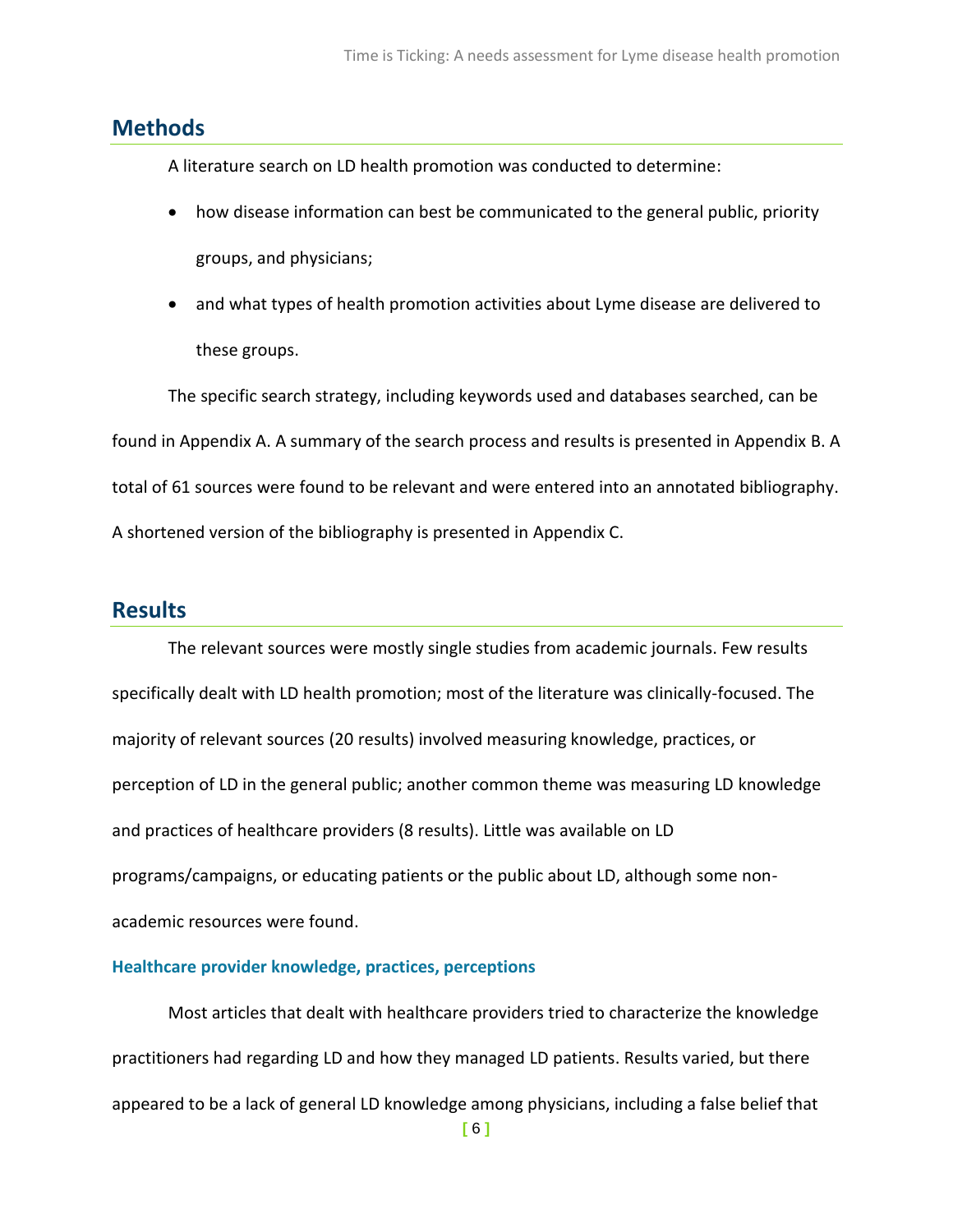laboratory testing is necessary before treating tick bites (13, 14). One worrisome finding was that physicians will often treat patients with antibiotics despite not believing it was indicated (14, 15).

#### **Public knowledge, practices, perceptions**

Numerous studies measured the level of LD knowledge and the extent of performing tick prevention behaviours among the general public. Results showed variable rates of prevention behaviours, but in general checking for ticks after being outdoors was most commonly performed, while repellent use was least common(16,17). Performing behaviours to reduce LD risk tended to be low even when knowledge of LD was adequate. People were more likely to undertake prevention behaviours when they had personal experience with the disease (18). It was important that the benefits of a behaviour were seen to outweigh its inconvenience (19). Studies emphasized the importance of social and contextual factors, where different epidemiological settings shaped the public's perception of ticks being a risk (20-22).

#### **Patient/public education**

There are few articles available on how best to communicate LD information to patients or the public. Those that were found emphasized the need to customize messages for specific population segments (23, 24). Most results within this theme were about LD information on the internet (25-27), and highlighted that there is much conflicting and inaccurate information available online that is easily accessible to patients.

#### **Health promotion campaigns, educational interventions**

Few studies have examined campaigns or interventions around LD prevention behaviours, and even fewer were randomized control trials (28, 29). One systematic review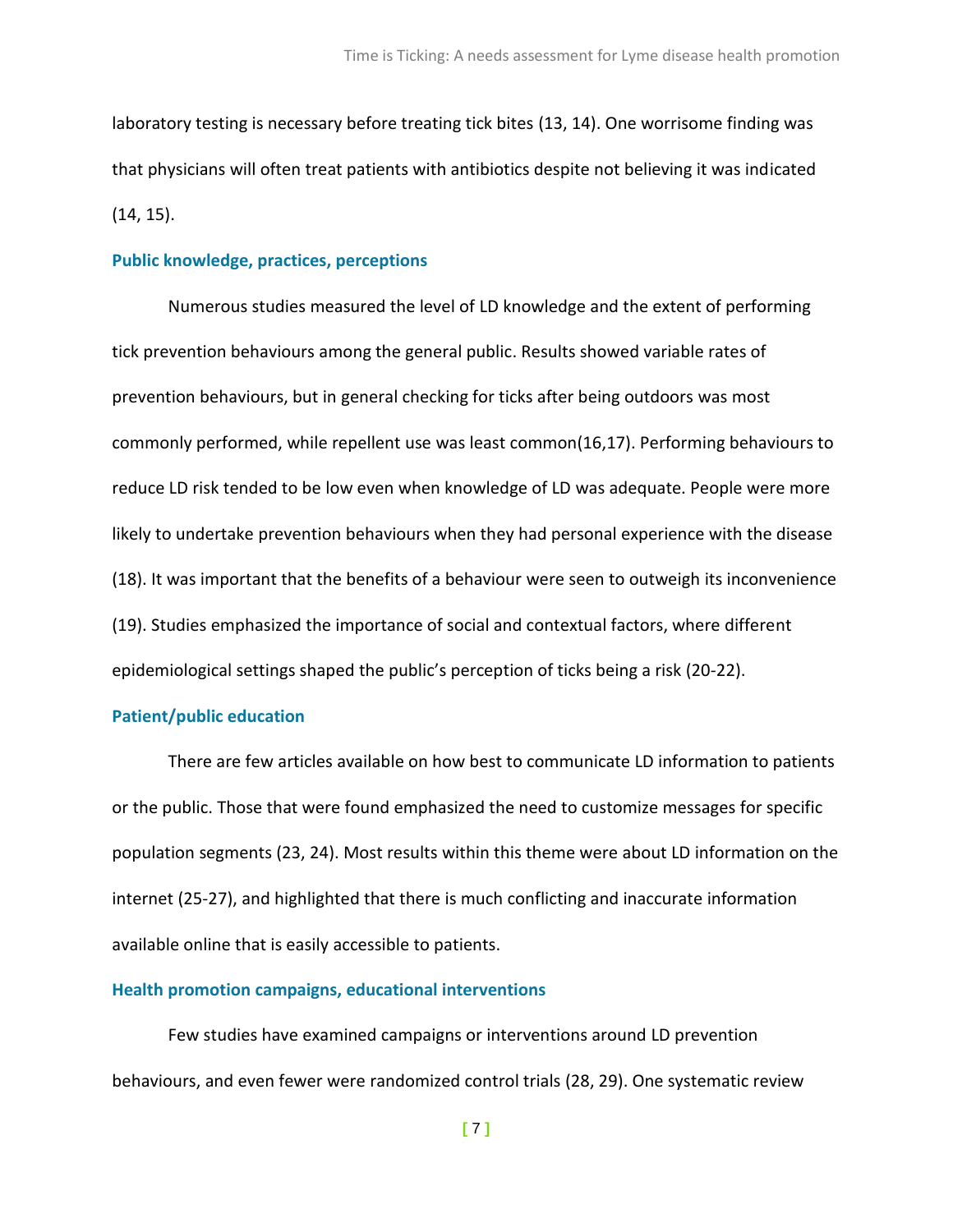assessed the impact of educational interventions around preventing tick-borne diseases (30). The authors concluded that while participants' knowledge and behaviours were amenable to change, the lasting impact of the interventions was unknown. The interventions used (e.g., an entertainment troupe, mailing campaigns) were labour-intensive, costly, and tended to involve multiple components. Being able to identify which aspects were most effective would allow for a greater focus in planning behavioural interventions and educational campaigns. There is a need for more methodologically-robust and theory-driven research on this topic.

#### **Prevention methods**

These articles focused on tick prevention methods that may be useful to promote to the public and to incorporate when developing LD management plans. While tick prevention advice is fairly repetitive, one result described a unique prevention program in a Pennsylvania health unit that provided risk assessment, education, and medical referrals (31).

#### **Resources**

Some journal articles included factsheets to print and distribute to patients. Most articles recommended visiting the websites of the Centers for Disease Control and Prevention (CDC), Infectious Disease Society of America, European Centre for Disease Control and Prevention, and Public Health Agency of Canada for further information. These sites are the authorities on LD, and contain resources for both the public and health practitioners. Specific LD programs were mentioned, such as the BLAST! Lyme disease prevention program and the Tick Encounter resource centre, although these are tailored to specific (and American) contexts.

**[** 8 **]**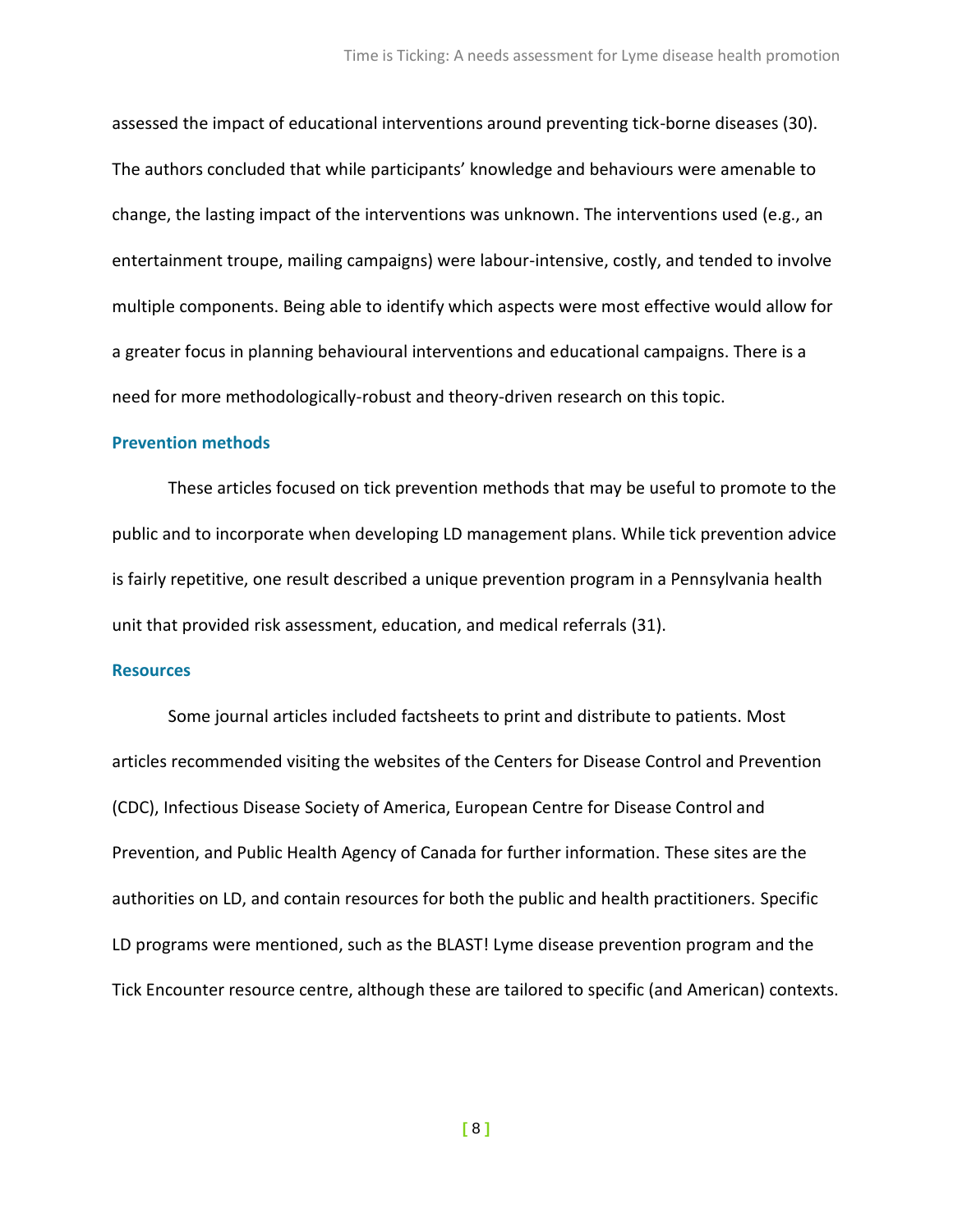### **Discussion**

### **Importance of local context in LD promotion**

Literature examining the public's knowledge, practices, and perceptions of LD has thus far focused on measuring knowledge as the key outcome, rather than behaviour. Behaviours to prevent tick bites are often grouped together, making it difficult to analyze the role of different variables in motivating specific behaviours. There has also been little consideration of health psychology or behavioural change theories (30). The Health Belief Model (HBM) is one such theory, dealing with individual perceptions about one's susceptibility to a disease threat, its severity, the benefits and barriers to adopting a behaviour, and one's self-efficacy in performing that behaviour. Components of this theory were present in a number of studies, providing some insights into what predictors of tick prevention behaviours might be. This included: awareness and knowledge about ticks (22, 32), self-efficacy for performing behaviours (19, 33), and the perceived likelihood of contracting LD (32).

These perceptions are shaped by the social and contextual factors in local epidemiological settings. For instance, in LD-emerging areas, beliefs about risk are influenced by generally available information; in endemic areas, risk perception is influenced more by personal experience with the disease. This shows the importance of involving the community when designing public health campaigns and interventions, in order to determine the specific context in an area and tailor approaches to it.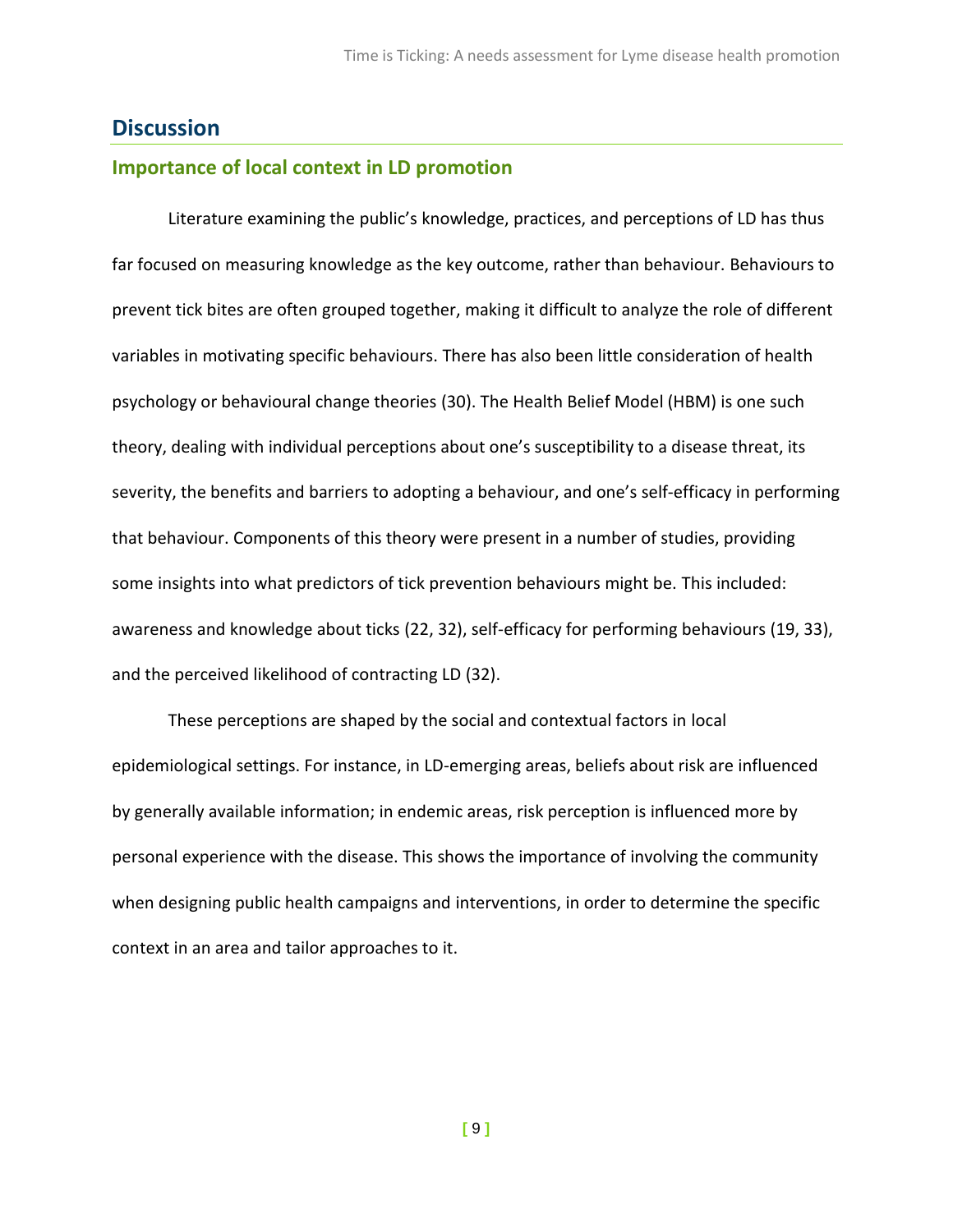#### **Chronic Lyme controversy**

The sources excluded from the literature review results were also informative. A large number (58) were excluded due to being commentaries, letters to the editor, or author replies – the majority of which revolved around the controversy of "chronic" Lyme disease.

Chronic LD is a poorly defined term used to describe various non-specific and subjective symptoms (such as chronic pain, fatigue, and neurocognitive issues) that are attributed to persistent *B. burgdorferi* infection (6). There is no accepted clinical definition for chronic LD and most patients with a chronic LD diagnosis have no evidence of prior LD infection. Advocacy for chronic LD has become a contentious political issue and has developed into an anti-science movement, with claims of conspiracies and corruption (5). A community of private laboratories and alternative practitioners ("Lyme literate MDs") has emerged, who provide unreliable diagnoses and unorthodox therapies that are potentially harmful (34).

A more in-depth discussion of this controversy is beyond the scope of this report. However, the literature review revealed numerous studies where physicians would treat patients with antibiotics despite no indication of LD (14, 15), perhaps to calm worries around chronic LD. Prolonged antibiotic therapy can have adverse events and there is no evidence to suggest *B. burgdorferi* infection persists long-term (35). It is important for physicians to be aware of this issue and be able to provide patients with appropriate scientific information.

### **Strengths and limitations**

A strength of this literature review was the numerous keywords used and databases searched, without limiting results to any particular study type. Many results were assessed for relevancy, making it likely that most relevant sources would have been found. While thorough,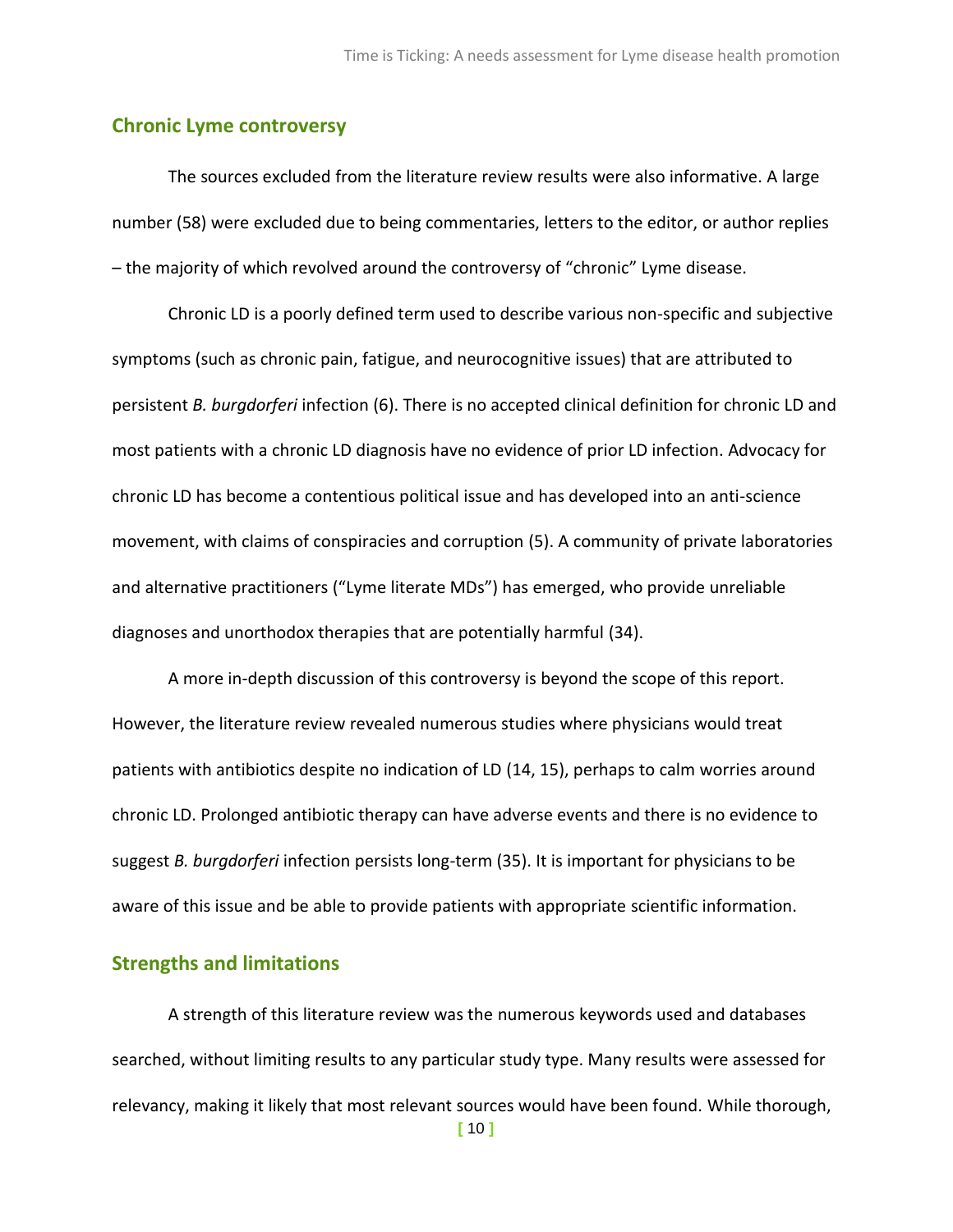the review returned few results that were directly on point and dealt with LD health promotion. Most results were single studies; only one systematic review was found. This means conclusions were drawn from lower levels of research evidence, none of which precisely matched Brant County Health Unit's particular epidemiological context (i.e., a low-risk area in Ontario).

The results of prior studies are not necessarily generalizable across different settings. The literature review retrieved studies set mostly in the United States (in both endemic and non-endemic areas) and some in Europe, but only 7 in Canada. None were set in Ontario, although some were set in LD-emergent areas in Quebec (13, 20).

The literature stresses the importance of exploring public perceptions. The existing body of research can provide a starting point for developing LD health promotion campaigns, but a gap in research and knowledge exists in the applicability of prior research to local contexts. Additional work will need to be done at local levels in order to tailor approaches for maximum efficacy. This work should more thoroughly incorporate behavioural change theories and consider behaviour change as the outcome of interest.

### **Conclusion**

This literature review on Lyme disease health promotion supplemented a needs assessment for Brant County Health Unit. Evidence suggests it is only a matter of time before ticks establish themselves in the Brant County area – the clock is ticking, but there is an opportunity to be proactive and plan for future LD health promotion. The existing body of evidence is sparse and may not be directly applicable to the Health Unit's context, but it is able to provide a starting point and offer guidance on how the Health Unit can move forward to communicate key messages on LD.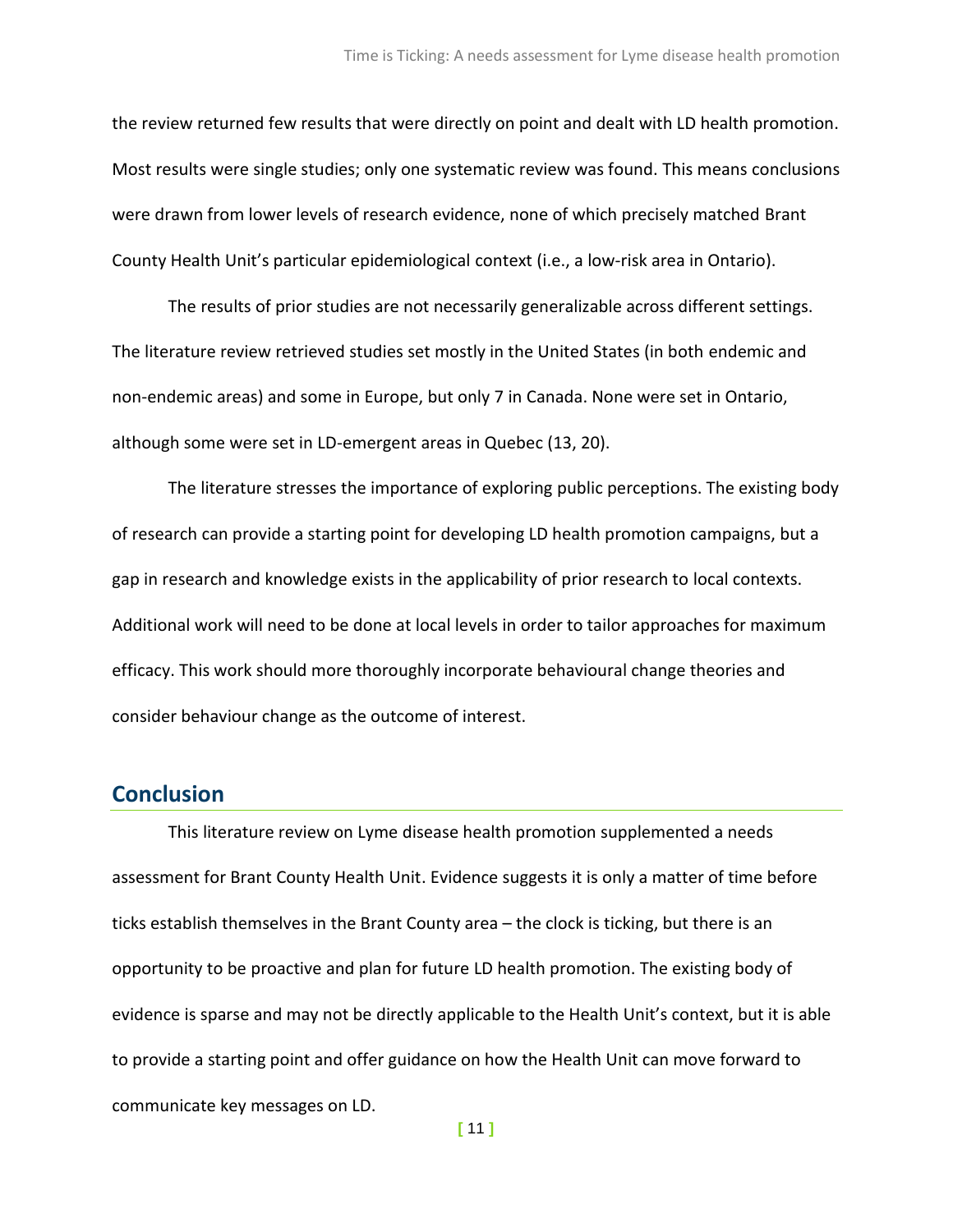# **Acknowledgements**

The author wishes to express her gratitude to her practicum supervisor, Tin Vo, for his invaluable guidance and support in the completion of this research project. This project also would not have been possible without help and contributions from the Brant County Health Unit.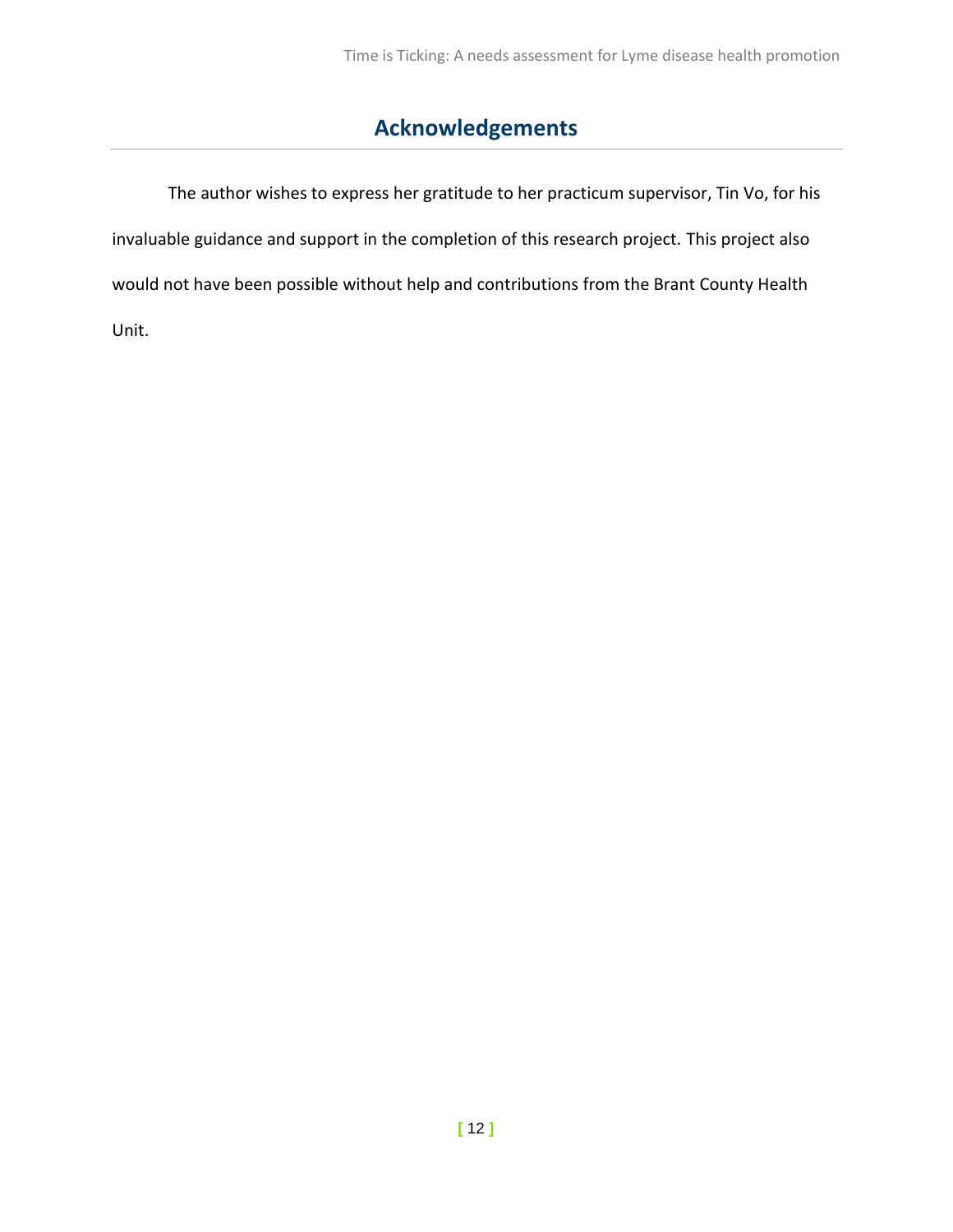# **References**

(1) Ogden NH, Lindsay LR, Morshed M, Sockett PN, Artsob H. The emergence of Lyme disease in Canada. CMAJ: Canadian Medical Association Journal 2009;180(12):1221-1222.

(2) Centers for Disease Control and Prevention. Signs and Symptoms of Untreated Lyme Disease. 2015; Available at: http://www.cdc.gov/lyme/signs\_symptoms/index.html.

(3) Ontario Ministry of Health and Long-Term Care. Infectious Diseases Protocol Appendix A: Disease-Specific Chapters. 2015.

(4) Centers for Disease Control and Prevention. Two-step Laboratory Testing Process. 2015; Available at: http://www.cdc.gov/lyme/diagnosistesting/labtest/twostep/index.html.

(5) Auwaerter PG, Bakken JS, Dattwyler RJ, Dumler JS, Halperin JJ, McSweegan E, et al. Antiscience and ethical concerns associated with advocacy of Lyme disease. The Lancet Infectious Diseases 2011;11:713-719.

(6) Lantos P. Chronic Lyme Disease. Infect Dis Clin North Am 2015;29(2):325–340.

(7) Centers for Disease Control and Prevention. Transmission. 2015; Available at: http://www.cdc.gov/lyme/transmission/index.html.

(8) Public Health Agency of Canada. Surveillance of Lyme Disease. 2015; Available at: http://www.healthycanadians.gc.ca/diseases-conditions-maladies-affections/diseasemaladie/lyme/surveillance-eng.php.

(9) Ontario Agency for Health Protection and Promotion (Public Health Ontario). Technical Report: Update on Lyme Disease Prevention and Control. 2012.

(10) Ontario Agency for Health Protection and Promotion (Public Health Ontario). Lyme disease risk areas. 2015.

(11) Ogden NH, Lindsay LR, Schofield SW. Methods to Prevent Tick Bites and Lyme Disease. Clin Lab Med 2015;35:883-899.

(12) Wormser GP. Clinical practice. Early Lyme disease. N Engl J Med 2006;354:2794-2801.

(13) Ferrouillet C, Milord F, Lambert L, Vibien A, Ravel A. Lyme disease: Knowledge and practices of family practitioners in southern Quebec. Canadian Journal of Infectious Diseases and Medical Microbiology 2015;26:151-156.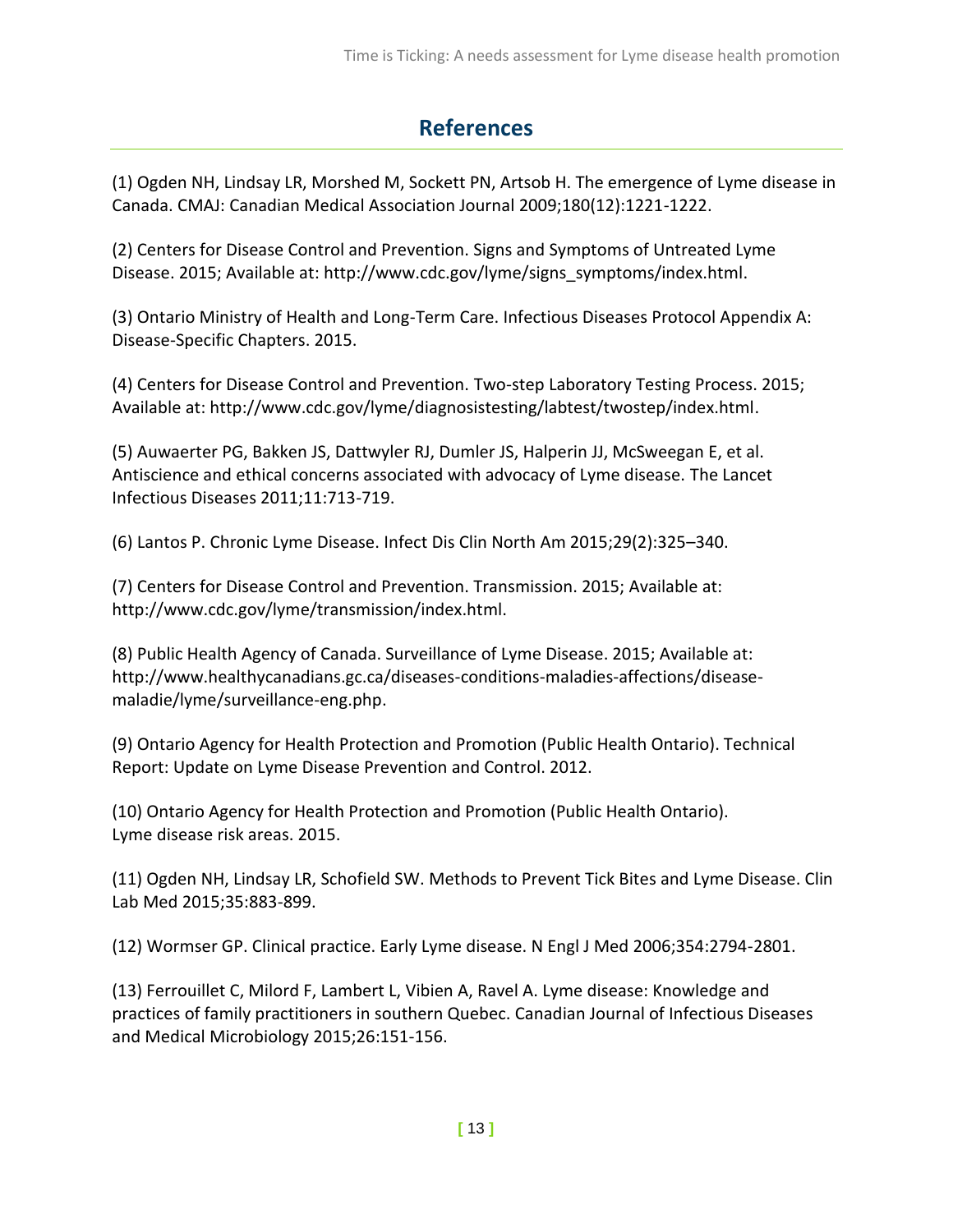(14) Henry B, Crabtree A, Roth D, Blackman D, Morshed M. Lyme disease: Knowledge, beliefs, and practices of physicians in a low-endemic area. Canadian Family Physician 2012;58:e289 e295.

(15) Perea AE, Hinckley AF, Mead PS. Tick Bite Prophylaxis: Results From a 2012 Survey of Healthcare Providers. Zoonoses & Public Health 2015;62:388-392.

(16) Herrington JE. Risk perceptions regarding ticks and Lyme disease: a national survey. Am J Prev Med 2004;26:135-140.

(17) Valente SL, Wemple D, Ramos S, Cashman SB, Savageau JA. Preventive behaviors and knowledge of tick-borne illnesses: results of a survey from an endemic area. Journal of Public Health Management & Practice 2015;21:E16-23.

(18) McKenna D, Faustini Y, Nowakowski J, Wormser GP. Factors influencing the utilization of Lyme disease-prevention behaviors in a high-risk population. J Am Acad Nurse Pract 2004;16:24-30.

(19) Shadick NA, Daltroy LH, Phillips CB, Liang US, Liang MH. Determinants of tick-avoidance behaviors in an endemic area for Lyme disease. Am J Prev Med 1997;13:265-270.

(20) Aenishaenslin C, Ravel A, Michel P, Gern L, Milord F, Waaub JP, et al. From Lyme disease emergence to endemicity: a cross sectional comparative study of risk perceptions in different populations. BMC Public Health 2014;14:1298.

(21) Aenishaenslin C, Michel P, Ravel A, Gern L, Milord F, Waaub J, et al. Factors associated with preventive behaviors regarding Lyme disease in Canada and Switzerland: a comparative study. BMC Public Health 2015;15:1-10.

(22) Beaujean DJ, Gassner F, Wong A, Steenbergen van JE, Crutzen R, Ruwaard D. Determinants and protective behaviours regarding tick bites among school children in the Netherlands: a cross-sectional study. BMC Public Health 2013;13:1148-1148.

(23) Anderson A, Chaney E. Tick-associated diseases: symptoms, treatment and prevention. American Journal of Health Education 2009;40:183-189.

(24) Marzano M, Moseley D, Quine CP, Barnett J. Organisational intentions and responses: presenting the risk of Lyme disease to countryside users. Journal of Environmental Planning & Management 2013;56:305-328.

(25) Cooper JD, Feder HM Jr. Inaccurate information about Lyme disease on the internet. Pediatr Infect Dis J 2004;23(12):1105-1108.

(26) Hartmann J. Infectious diseases on the World Wide Web. Med Ref Serv Q 2004;23:49-60.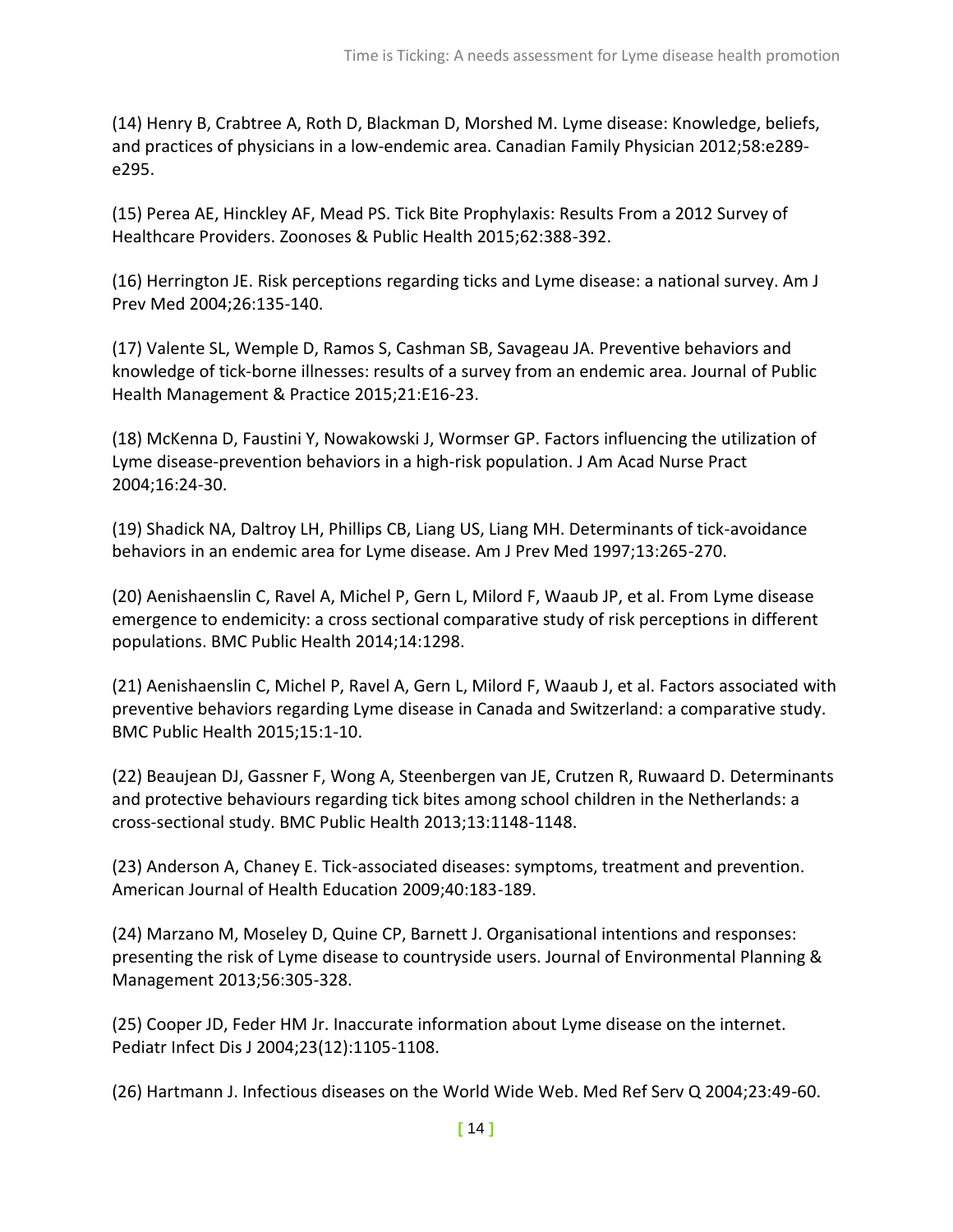(27) Sood SK. Effective Retrieval of Lyme Disease Information on the Web. Clinical Infectious Diseases 2002;35(4):451-464.

(28) Daltroy LH, Phillips C, Lew R, Wright E, Shadick NA, Liang MH. A controlled trial of a novel primary prevention program for Lyme disease and other tick-borne illnesses. Health Education & Behavior 2007;34:531-542.

(29) Malouin R, Winch P, Leontsini E, Glass G, Simon D, Hayes EB, et al. Longitudinal evaluation of an educational intervention for preventing tick bites in an area with endemic Lyme disease in Baltimore County, Maryland. Am J Epidemiol 2003;157(11):1039-1051.

(30) Mowbray F, Amlot R, Rubin GJ. Ticking all the boxes? A systematic review of education and communication interventions to prevent tick-borne disease. Vector Borne Zoonotic Dis 2012;12(9):817-825.

(31) Hakim JA, Bitto A. Public education and Lyme disease prevention in Monroe County: a multi-faceted program of personal protection strategies, tick identification/risk assessment, bidirectional referrals, and vector control. Californian Journal of Health Promotion 2005;3:137- 145.

(32) Gould LH, Nelson RS, Griffith KS, Hayes EB, Piesman J, Mead PS, et al. Knowledge, attitudes, and behaviors regarding Lyme disease prevention among Connecticut residents, 1999-2004. Vector Borne & Zoonotic Diseases 2008;8:769-776.

(33) Mowbray F, Amlot R, Rubin GJ. Predictors of protective behaviour against ticks in the UK: a mixed methods study. Ticks Tick Borne Dis 2014;5(4):392-400.

(34) Lantos PM, Shapiro ED, Auwaerter PG, Baker PJ, Halperin JJ, McSweegan E, et al. Unorthodox Alternative Therapies Marketed to Treat Lyme Disease. Clinical Infectious Diseases 2015;60(12):1776-1782.

(35) Macauda MM, Erickson P, Miller J, Mann P, Closter L, Krause PJ. Long-term Lyme disease antibiotic therapy beliefs among New England residents. Vector Borne & Zoonotic Diseases 2011;11:857-862.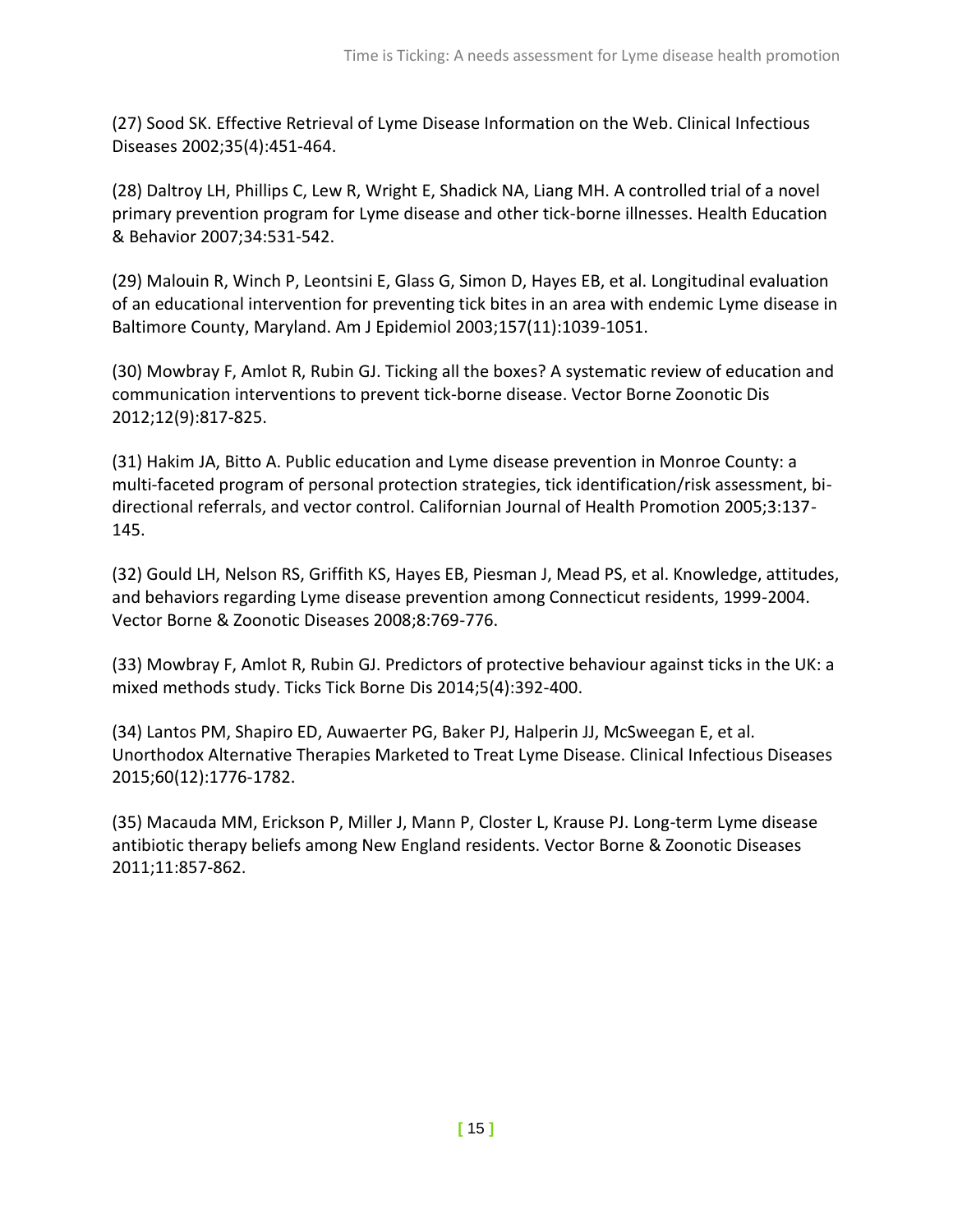# **Appendix A: Literature review search strategy**

| <b>Research</b><br>question:                 | 1. How is information about Lyme disease communicated to the general<br>public, high-risk groups, and physicians?<br>2. What types of health promotion activities/campaigns about Lyme<br>disease are delivered to the general public, high-risk groups, and<br>physicians?                                                                                                                            |                                                                                                                                                                                                                                                               |                          |  |  |
|----------------------------------------------|--------------------------------------------------------------------------------------------------------------------------------------------------------------------------------------------------------------------------------------------------------------------------------------------------------------------------------------------------------------------------------------------------------|---------------------------------------------------------------------------------------------------------------------------------------------------------------------------------------------------------------------------------------------------------------|--------------------------|--|--|
| <b>Decision to</b>                           |                                                                                                                                                                                                                                                                                                                                                                                                        | How the Brant County Health Unit can best promote/communicate                                                                                                                                                                                                 |                          |  |  |
| be made:                                     | information on Lyme disease.                                                                                                                                                                                                                                                                                                                                                                           |                                                                                                                                                                                                                                                               |                          |  |  |
| <b>Types of</b><br>materials to<br>identify: |                                                                                                                                                                                                                                                                                                                                                                                                        | Journal articles; reviews of research; grey literature/web-based (e.g.,<br>reports, guidelines); grey literature from public health agencies (e.g.,<br>reports, guidelines); evidence-based research; professional or issue-based<br>magazines or newsletters |                          |  |  |
| Keywords:                                    | General population/public; physicians/healthcare<br>$\bullet$<br>providers/doctors/clinicians; priority groups/high-risk groups/at-risk<br>groups/vulnerable populations<br>Lyme (disease); (Lyme) borreliosis; Borrelia (burgdorferi)<br>$\bullet$<br>Health promotion, perceptions beliefs, attitudes, awareness,<br>$\bullet$<br>knowledge, education, practice, guidelines, campaign, intervention |                                                                                                                                                                                                                                                               |                          |  |  |
|                                              | Database searched:                                                                                                                                                                                                                                                                                                                                                                                     | Date of search:                                                                                                                                                                                                                                               | <b>Number of results</b> |  |  |
| Embase                                       |                                                                                                                                                                                                                                                                                                                                                                                                        |                                                                                                                                                                                                                                                               |                          |  |  |
|                                              |                                                                                                                                                                                                                                                                                                                                                                                                        | Week of Feb. 8                                                                                                                                                                                                                                                | found:<br>69             |  |  |
| Ovid MEDLINE(R)                              |                                                                                                                                                                                                                                                                                                                                                                                                        | Week of Feb. 1                                                                                                                                                                                                                                                | 225                      |  |  |
| <b>PsycINFO</b>                              |                                                                                                                                                                                                                                                                                                                                                                                                        | Week of Feb. 1                                                                                                                                                                                                                                                | 23                       |  |  |
| <b>CINAHL Plus with Full text</b>            |                                                                                                                                                                                                                                                                                                                                                                                                        | February 11                                                                                                                                                                                                                                                   | 239                      |  |  |
| Academic Search Premier                      |                                                                                                                                                                                                                                                                                                                                                                                                        | February 11                                                                                                                                                                                                                                                   | 92                       |  |  |
| SocINDEX with Full text                      |                                                                                                                                                                                                                                                                                                                                                                                                        | February 11                                                                                                                                                                                                                                                   | 73                       |  |  |
| PubMed limited to publisher<br>results       |                                                                                                                                                                                                                                                                                                                                                                                                        | February 11                                                                                                                                                                                                                                                   | 22                       |  |  |
| <b>Other Non-Indexed Citations</b>           | Ovid MEDLINE(R) In-Process &                                                                                                                                                                                                                                                                                                                                                                           | February 10                                                                                                                                                                                                                                                   | 67                       |  |  |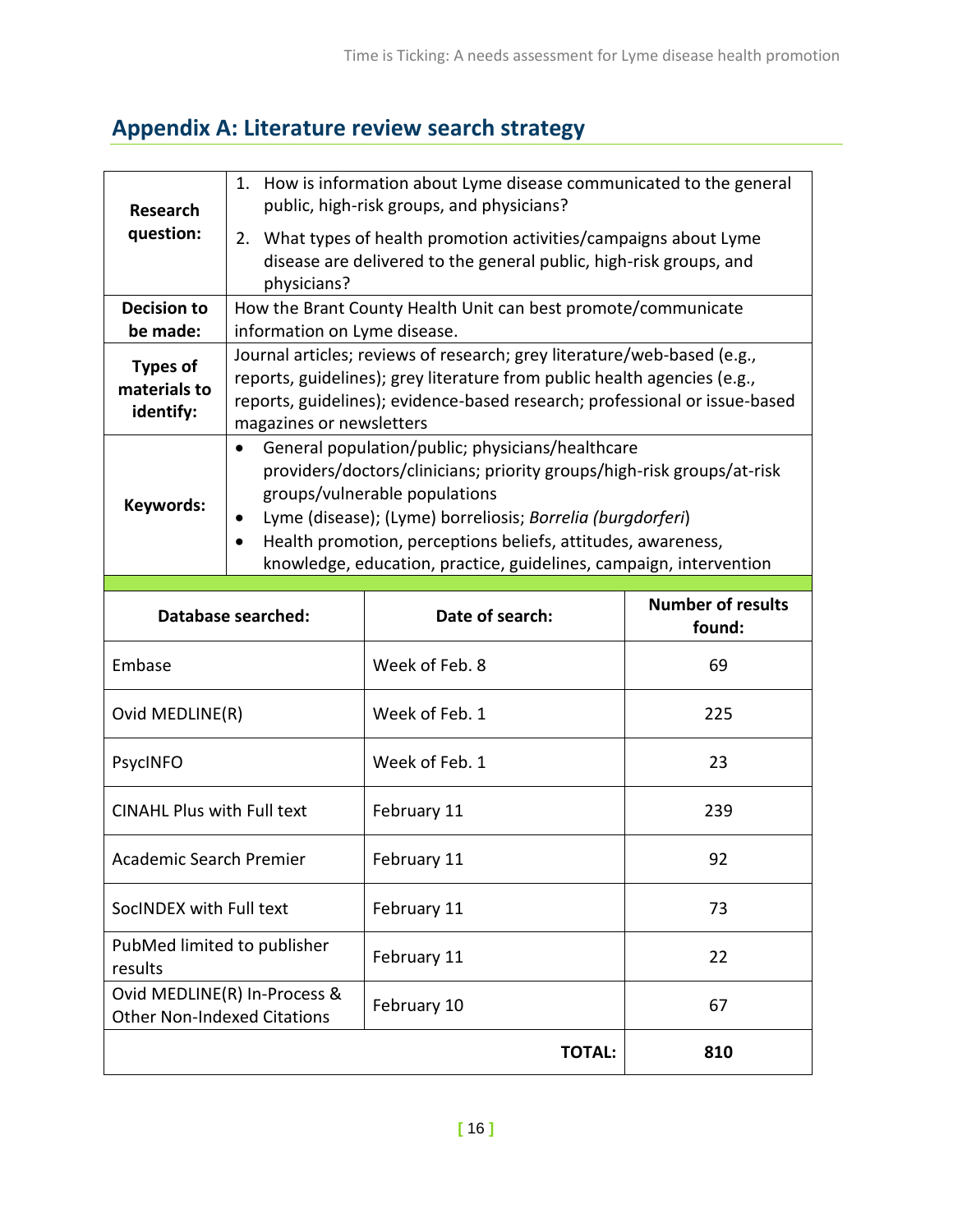# **Appendix B: Literature review results**

A primary relevance assessment was conducted on the literature search results. Duplicate and non-relevant results (based on scanning the title and/or abstract) were removed. The remaining results were then assessed for relevance by examining the full document. Sources were included if they:

- Focused on Lyme disease health promotion
- Involved communication with the general public, high-risk groups, or physicians
- Described Lyme disease interventions, activities, campaigns, or programs

Sources were excluded if they were:

- Focused on clinical issues (e.g. treatment, diagnosis, pathogen biology, etc.);
- Commentaries, correspondence, letters to the editor, author replies;
- Off-topic and contained no educational/promotional content.

The remaining relevant articles were added into the annotated bibliography.



*Adapted from:* Health-evidence.ca. (2009, November 25). *Keeping Track of Search Results: A Flowchart*. Retrieved February 2, 2016, http://www.healthevidence.org/practice-tools/HETools\_KeepingTrackSearchResultsFlowchart\_18.Mar.2013.ppt.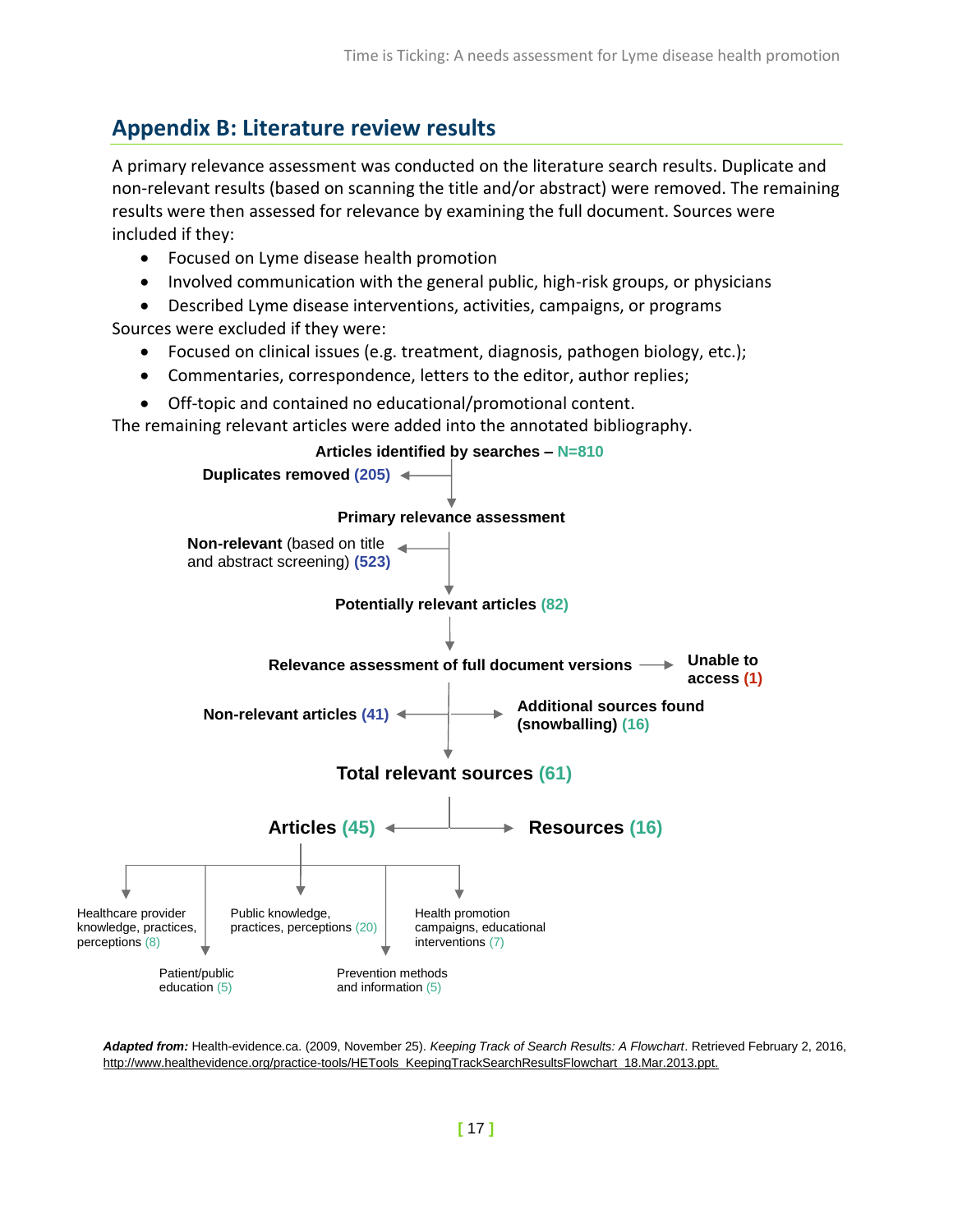# **Appendix C: Summary Review Table of Literature Review Results**

**Health-care provider knowledge, practices, perceptions** – sources focusing on the actions or attitudes of professionals in the healthcare field.

| <b>Reference</b>                                                                                                                                                                                             | <b>Methodology</b>                                                                                                                                                              | <b>Article summary and comments</b>                                                                                                                                                                                                                                                                                                                                                                                                                                                                                                                                                                                                                                                                                                                                                                                                                                                                                                                              |
|--------------------------------------------------------------------------------------------------------------------------------------------------------------------------------------------------------------|---------------------------------------------------------------------------------------------------------------------------------------------------------------------------------|------------------------------------------------------------------------------------------------------------------------------------------------------------------------------------------------------------------------------------------------------------------------------------------------------------------------------------------------------------------------------------------------------------------------------------------------------------------------------------------------------------------------------------------------------------------------------------------------------------------------------------------------------------------------------------------------------------------------------------------------------------------------------------------------------------------------------------------------------------------------------------------------------------------------------------------------------------------|
| Bakken LL. Role of experience and<br>context in learning to diagnose<br>Lyme disease. J Contin Educ<br>Health Prof 2002;22:131-141.                                                                          | Qualitative study using<br>$\bullet$<br>grounded theory<br>methodology<br>Interviews with<br>$\bullet$<br>physicians<br>$n=9$                                                   | Explores experiential learning and how physicians learn to generate diagnoses, in the context of<br>$\bullet$<br>learning to diagnose LD.<br>Knowing patient history/backgrounds became significant factors in framing diagnoses.<br>$\bullet$<br>Most physicians equated being more 'comfortable' with the diagnosis to being familiar with it, in<br>$\bullet$<br>terms of frequency of encounters. Multiple presentations of LD are important in defining the<br>variability with which the disease can occur.<br>Provides valuable 'lessons for practice' that can be incorporated into physician education materials:<br>$\bullet$<br>provide case studies with rich contextual descriptions; compare LD cases explicitly with non-LD cases<br>and LD-like cases; present multiple and varied disease cases; provide timely feedback.<br>Stresses importance in needing experience to diagnose LD; may be challenging in an emerging, non-<br>endemic area. |
| Brett ME, Hinckley AF, Zielinski-<br>Gutierrez EC, Mead PS. U.S.<br>healthcare providers' experience<br>with Lyme and other tick-borne<br>diseases. Ticks Tick Borne Dis<br>2014;5(4):404-408.               | 4 questions on tick-<br>$\bullet$<br>borne diseases added<br>the 2009 DocStyles<br>survey, a nationally<br>representative<br>computer survey of<br>HCPs in the US<br>$n = 2000$ | Characterized experiences of HCPs with tick-borne diseases.<br>$\bullet$<br>Over half (53.1%) of respondents had treated a patient for a tick-borne illness in the previous year,<br>$\bullet$<br>with 46.8% having encountered LD. Most providers (89%) would prescribe prophylaxis immediately,<br>with or without ordering a blood test for LD. There is frequent prescribing of prophylaxis in low-LD-<br>incidence areas.<br>HCPs are knowledgeable about the limitations of laboratory testing for early LD, as most prescribe<br>$\bullet$<br>post-bite prophylaxis without ordering a test.<br>Frequent prescribing of prophylaxis in low-LD-incidence areas implies a need for further education to<br>reduce overtreatment.                                                                                                                                                                                                                            |
| Capps PA, Pinger RR, Russell KM,<br>Wood ML. Community health<br>nurses' knowledge of Lyme<br>disease: implications for<br>surveillance and community<br>education. J Community Health<br>Nurs 1999;16:1-15. | <b>Questionnaire</b><br>$\bullet$<br>administered to public<br>health nurses in Indiana<br>$n = 226$                                                                            | Questions to determine general knowledge and practices about LD.<br>$\bullet$<br>Nurses were most knowledgeable about personal protection and least knowledgeable about<br>$\bullet$<br>symptoms, case definitions, and reporting criteria.<br>Nurses with less formal education scored higher on LD questions.<br>$\bullet$<br>Recommendations made for disseminating LD information to nurses, such as epidemiologic<br>$\bullet$<br>newsletters with updates or in-service programs.                                                                                                                                                                                                                                                                                                                                                                                                                                                                          |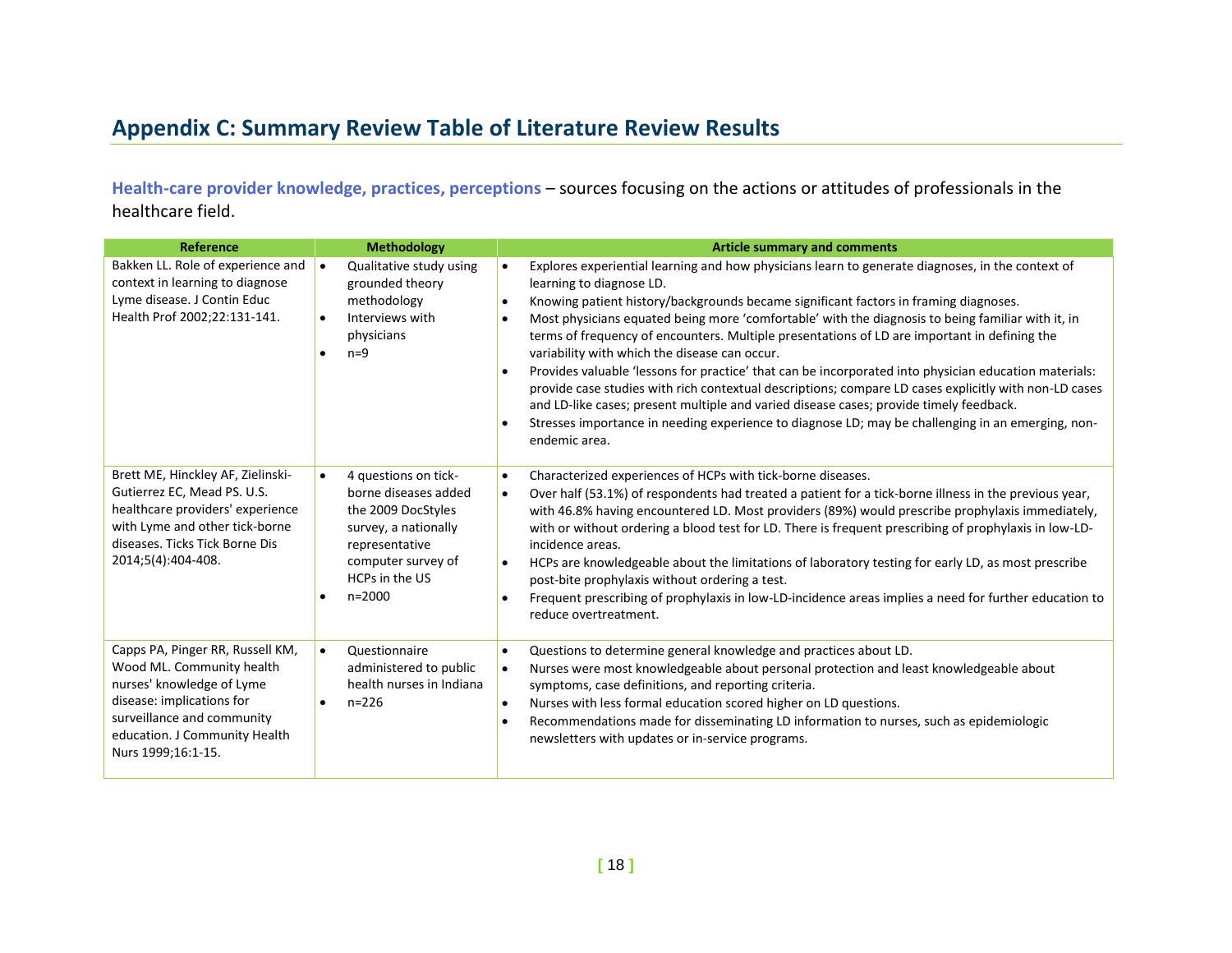| Cartter ML, Farley TA, Ardito HA,<br>Hadler JL. Lyme disease<br>prevention--knowledge, beliefs,<br>and behaviors among high school<br>students in an endemic area.<br>Conn Med 1989;53:354-356.                                                     | $\bullet$<br>$\bullet$ | Survey of high school<br>students in highly-<br>endemic area<br>$n = 153$                                                                                                                                 | $\bullet$<br>$\bullet$<br>$\bullet$              | Students surveyed about their familiarity with LD and practicing of preventive behaviours.<br>90% believed tick-avoidance behaviours could prevent LD, but less than half reported practicing such<br>behaviours. Those who perceived a specific behaviour to be preventative were 3-6 times more likely<br>to practice it than others.<br>Students who indicated they had been diagnosed with LD previously were only slightly more likely<br>than their classmates to engage in preventive behaviours.<br>The most important sources of information on LD the students identified were parents (45%),<br>followed by doctors/nurses (24%).                                                                                                                                                             |
|-----------------------------------------------------------------------------------------------------------------------------------------------------------------------------------------------------------------------------------------------------|------------------------|-----------------------------------------------------------------------------------------------------------------------------------------------------------------------------------------------------------|--------------------------------------------------|----------------------------------------------------------------------------------------------------------------------------------------------------------------------------------------------------------------------------------------------------------------------------------------------------------------------------------------------------------------------------------------------------------------------------------------------------------------------------------------------------------------------------------------------------------------------------------------------------------------------------------------------------------------------------------------------------------------------------------------------------------------------------------------------------------|
| Crowder LA, Yedlin VA, Weinstein<br>ER, Kortte KB, Aucott JN. Lyme<br>disease and post-treatment Lyme<br>disease syndrome: the neglected<br>disease in our own backyard.<br>Public Health 2014;128:784-791.                                         | $\bullet$<br>$\bullet$ | Internet survey sent to<br>all faculty members<br>across all 50 accredited<br>schools of PH in the US<br>Response rate of 15%<br>(n=1297/8962), with<br>50% of respondents<br>from Lyme-endemic<br>states | $\bullet$<br>$\bullet$<br>$\bullet$<br>$\bullet$ | Assessed opinions about LD and post-treatment Lyme disease syndrome (PTLDS) among public<br>health school faculty members.<br>Less than 3% considered themselves experts on LD, fewer than 2% on PTLDS. ~66% reported no<br>professional experience with LD, but personal experience with LD was common (6% with personal<br>diagnosis, 34% with family/friend, and 68% knowing somebody diagnosed).<br>Most were uncertain about its aetiology, felt incidence of LD would be increasing, and more<br>education is needed.<br>One of few pieces of literature related to PH personnel. Indicates respondents were not up to date<br>on the controversy re: "chronic Lyme". PH officials may be less involved in this part of the debate<br>(i.e. antibiotic use, treatment), but should still be aware. |
| Eppes SC, Klein JD, Caputo GM,<br>Rose CD. Physician beliefs,<br>attitudes, and approaches toward<br>Lyme disease in an endemic area.<br>Clin Pediatr 1994;33:130-134.                                                                              | $\bullet$<br>$\bullet$ | Questionnaires sent to<br>practitioners in 3 states<br>$n = 124$                                                                                                                                          | $\bullet$<br>$\bullet$                           | Assessed beliefs and practices of HCPs in a Lyme-endemic area.<br>Considerable variability in approaches to LD, suggesting need for further trials, research, and<br>physician education.<br>Most physicians treated early LD manifestations in accordance with accepted recommendations. A<br>striking finding was that the majority would consider using IV antibiotics in the absence of a firm<br>diagnosis; this may lead to unnecessary treatment of patients who do not have LD, potentially due to<br>patient pressure to diagnose LD without objective evidence.                                                                                                                                                                                                                                |
| Ferrouillet C, Milord F, Lambert L,<br>Vibien A, Ravel A. Lyme disease:<br>Knowledge and practices of<br>family practitioners in southern<br>Quebec. Canadian Journal of<br><b>Infectious Diseases and Medical</b><br>Microbiology 2015;26:151-156. | $\bullet$              | Questionnaire on<br>experiences, knowledge<br>of LD signs and<br>symptoms, familiarity<br>with diagnosis and<br>treatment guidelines<br>$n = 201$                                                         | $\bullet$<br>$\bullet$<br>$\bullet$<br>$\bullet$ | LD clinical experiences of family practitioners (FPs) in two areas in QB (one with infected ticks, one<br>without) are described.<br>Those in the infected region had more experience, knowledge, and management of symptoms.<br>Results demonstrated the tendency for physicians to inappropriately order serology tests for tick<br>bites and use tick analysis for diagnosis.<br>FPs demonstrated a lack of general knowledge, rather than inaccurate knowledge. Findings support<br>the need for PH authorities to provide more information to practitioners.                                                                                                                                                                                                                                        |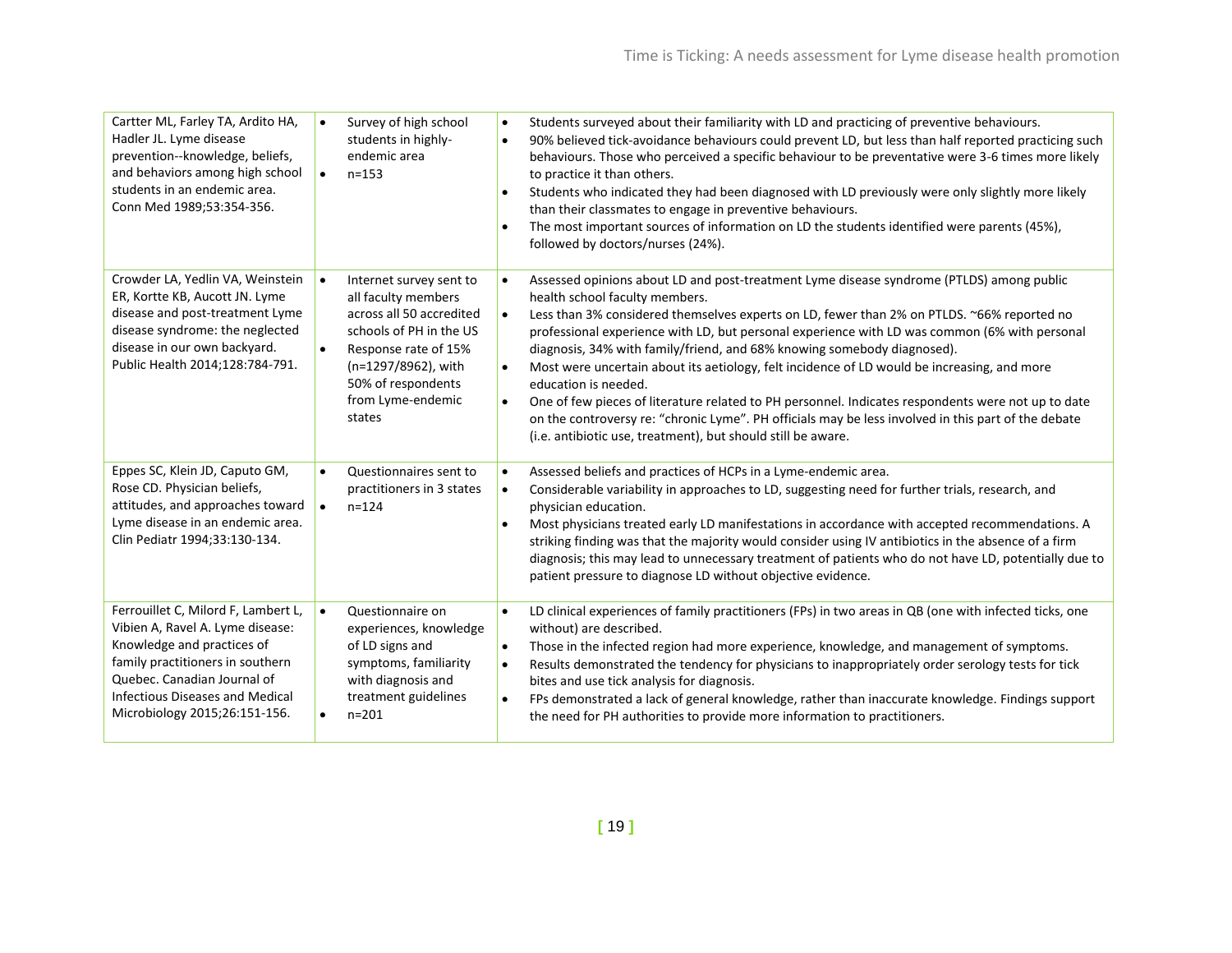| Henry B, Crabtree A, Roth D,<br>Blackman D, Morshed M. Lyme<br>disease: knowledge, beliefs, and<br>practices of physicians in a low-<br>endemic area. Canadian Family<br>Physician 2012;58:e289-95. |           | Questionnaire to assess<br>awareness, knowledge<br>of LD administered to<br>physicians in a low-<br>prevalence area (BC)<br>Response rate of 32%<br>$(n=1673/5199)$ | Average knowledge score for FPs was 72.5%, 75% for other specialists. Most respondents<br>underestimated the occurrence of erythema migrans, and only about % knew EM was diagnostic for<br>LD. ~30% had treated a patient for LD despite not believing the patient actually had the disease. Only<br>62% knew LD was a reportable disease.<br>Testing in the absence of clinical findings may result in false positives, leading to unnecessary<br>treatment. Testing and treating asymptomatic patients also occurred, potentially related to "Lyme<br>anxiety" and pressure from advocacy groups.                                                                         |
|-----------------------------------------------------------------------------------------------------------------------------------------------------------------------------------------------------|-----------|---------------------------------------------------------------------------------------------------------------------------------------------------------------------|------------------------------------------------------------------------------------------------------------------------------------------------------------------------------------------------------------------------------------------------------------------------------------------------------------------------------------------------------------------------------------------------------------------------------------------------------------------------------------------------------------------------------------------------------------------------------------------------------------------------------------------------------------------------------|
| Perea AE, Hinckley AF, Mead PS.<br><b>Tick Bite Prophylaxis: Results</b><br>From a 2012 Survey of Healthcare<br>Providers, Zoonoses & Public<br>Health 2015;62:388-392.                             | $\bullet$ | 4 questions on LD<br>included in the 2012<br>DocStyles survey, a self-<br>administered computer<br>questionnaire of 2205<br>US HCPs<br>$n = 1485$                   | HCPs were surveyed to examine how often and for what reasons they prescribed post-bite<br>prophylaxis (PBP) for ticks.<br>56.4% of respondents reported prescribing PBP at least once in the past year; more common in high<br>LD incidence areas (73.9%) than low LD incidence areas (48.2%). The most common reason provided<br>was "to prevent Lyme disease" (76.9%), followed by "patients requested it" (40.4%).<br>Of those who provided PBP, 45.2% did so even though they felt it was not indicated. Overall, HCPs<br>are prescribing PBP frequently in areas were LD is rare and for other tick-borne diseases for which<br>PBP has not been shown to be effective. |

# **Public knowledge, practices, perceptions** – sources focusing on attitudes and actions of *non*-healthcare professionals.

| <b>Reference</b>                                                                                                                                                                                                                                         | <b>Methodology</b>                                                                                             | <b>Article summary</b>                                                                                                                                                                                                                                                                                                                                                                                                                                                                                                                                                                                                                                                                                          |
|----------------------------------------------------------------------------------------------------------------------------------------------------------------------------------------------------------------------------------------------------------|----------------------------------------------------------------------------------------------------------------|-----------------------------------------------------------------------------------------------------------------------------------------------------------------------------------------------------------------------------------------------------------------------------------------------------------------------------------------------------------------------------------------------------------------------------------------------------------------------------------------------------------------------------------------------------------------------------------------------------------------------------------------------------------------------------------------------------------------|
| Aenishaenslin C, Michel P, Ravel<br>A, Gern L, Waaub JP, Milord F, et<br>al. Acceptability of tick control<br>interventions to prevent Lyme<br>disease in Switzerland and<br>Canada: a mixed-method study.<br>BMC Public Health 2016;16:12.              | Mixed-method approach<br>$\bullet$<br>Web survey and focus<br>groups<br>$n = 814$                              | Acceptability of tick control strategies compared in 2 regions – one endemic (Switzerland) and one<br>emerging (Quebec).<br>High acceptability of tick interventions was correlated with high perceived efficacy. Low acceptability<br>was explained by environmental impacts, high costs, danger of individual disempowerment, and<br>perceptions of disproportionate actions related to the level of LD risk.<br>Results highlight the need to consider public perceptions, which will affect the acceptability of public<br>interventions.<br>Interesting perception that if PH authorities enacted interventions, individuals would feel less<br>responsibility to adopt their own preventative behaviours. |
| Aenishaenslin C, Ravel A, Michel<br>P, Gern L, Milord F, Waaub JP, et<br>al. From Lyme disease<br>emergence to endemicity: a<br>cross sectional comparative<br>study of risk perceptions in<br>different populations. BMC<br>Public Health 2014;14:1298. | Data collected via web<br>$\bullet$<br>surveys (n=814)<br>Questionnaire<br>administered to experts<br>$(n=16)$ | Risk perceptions of LD among general public and experts in two regions (endemic – Switzerland, and<br>emerging – Quebec) are compared.<br>In QB, only 15% of respondents felt they had a good level of knowledge; 24% perceived themselves<br>at high or very high risk of contracting LD; 73% felt personal protection was simple to enact.<br>QB residents rated their personal risk as lower than the risk for residents in their region $-$<br>demonstrating 'unrealistic optimism'.<br>Results suggest different epidemiological settings result in different risk perceptions.                                                                                                                            |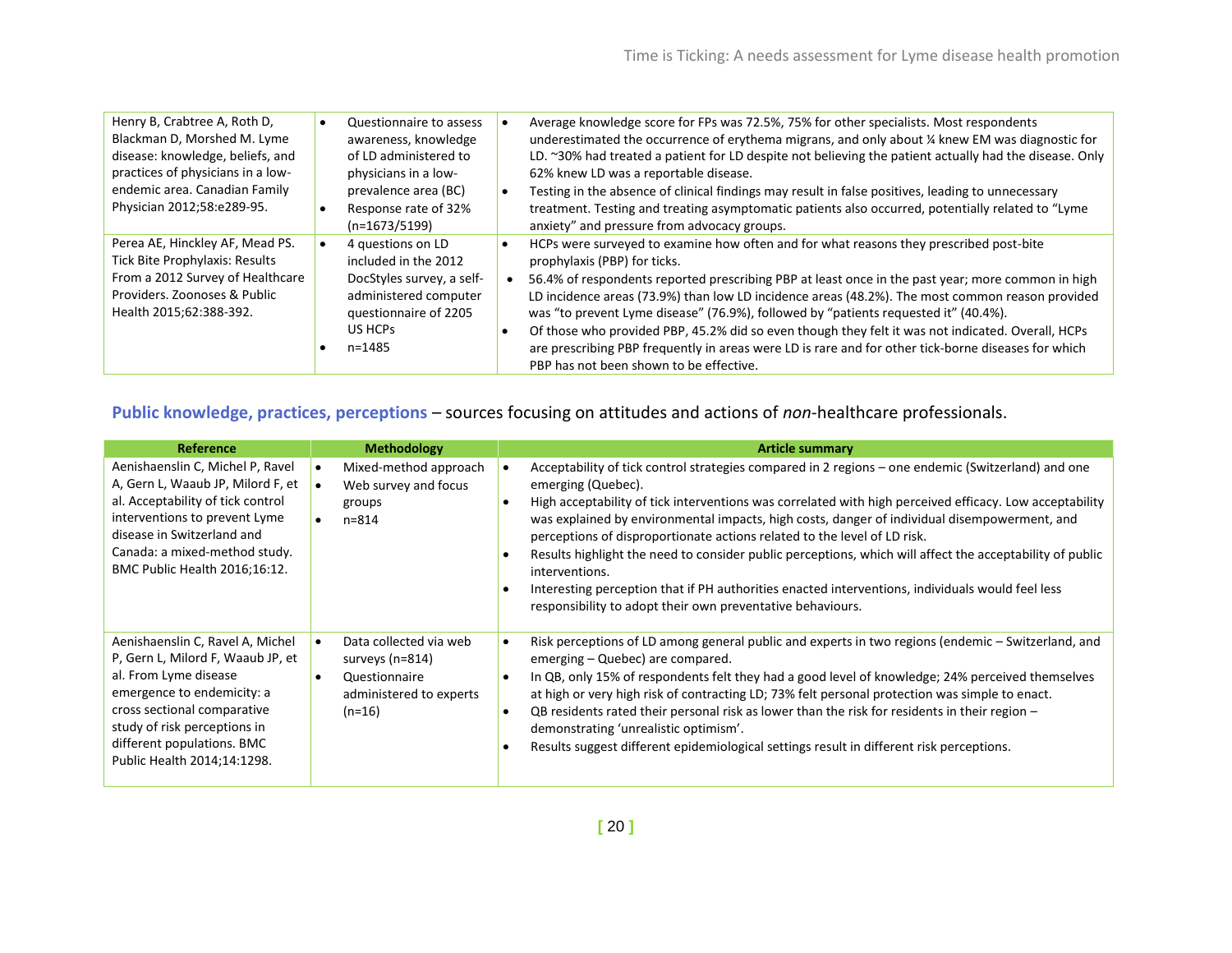| Aenishaenslin C, Michel P, Ravel<br>A, Gern L, Milord F, Waaub J, et<br>al. Factors associated with<br>preventive behaviors regarding<br>Lyme disease in Canada and<br>Switzerland: a comparative<br>study. BMC Public Health<br>2015;15:1-10.                                                            | Web-based surveys in<br>$\bullet$<br>Quebec, Switzerland<br>$n = 814$<br>$\bullet$                                                                                                                                                         | Perceived efficacy of preventative measures among QB population showed that tick checks (58%),<br>$\bullet$<br>risk area avoidance (76%) and protective clothing (83%) were considered most effective. Age range<br>of 35-54 was negatively associated with using protective clothing.<br>Highest level of adoption of prevention measures in QB was 50% using protective clothing among<br>$\bullet$<br>those who know of LD before taking the survey - perhaps indicative of a lack of knowledge of<br>disease transmission.<br>Results stress the importance for PH authorities to understand and monitor social and contextual<br>factors when implementing prevention campaigns.                                                                                                                                                                                 |
|-----------------------------------------------------------------------------------------------------------------------------------------------------------------------------------------------------------------------------------------------------------------------------------------------------------|--------------------------------------------------------------------------------------------------------------------------------------------------------------------------------------------------------------------------------------------|-----------------------------------------------------------------------------------------------------------------------------------------------------------------------------------------------------------------------------------------------------------------------------------------------------------------------------------------------------------------------------------------------------------------------------------------------------------------------------------------------------------------------------------------------------------------------------------------------------------------------------------------------------------------------------------------------------------------------------------------------------------------------------------------------------------------------------------------------------------------------|
| Aucott JN, Crowder LA, Yedlin V,<br>Kortte KB. Bull's-Eye and Non-<br>target Skin Lesions of Lyme<br>Disease: An Internet Survey of<br>Identification of Erythema<br>Migrans. Dermatology Research<br>& Practice 2012;2012:1-6.                                                                           | Survey of visitors to LD<br>website<br>$n=3,104$<br>$\bullet$                                                                                                                                                                              | Assessed ability of the public to distinguish erythema migrans (EM) from non-LD rashes after visiting<br>$\bullet$<br>a LD educational website.<br>Classic (EM) rash associated with LD is found in ~80% of patients, but can have a range of<br>$\bullet$<br>appearances different from the typical 'bull's-eye'.<br>~72% were able to correctly identify the classic EM, while only ~20% could identify the non-classic<br>$\bullet$<br>EMs. Indicates a need to educate the public in order to improve early recognition of LD.                                                                                                                                                                                                                                                                                                                                    |
| Beaujean D, van Velsen L, van<br>Gemert-Pijnen JE, Maat A, van<br>Steenbergen JE, Crutzen R. Using<br>risk group profiles as a<br>lightweight qualitative approach<br>for intervention development: an<br>example of prevention of tick<br>bites and Lyme disease. JMIR<br>Research Protocols 2013;2:e45. | In-depth semi-structured<br>$\bullet$<br>interviews<br>$\bullet$<br>Participants from health<br>services travel health<br>clinics (in a high-endemic<br>area and a low-endemic<br>area) and convenience<br>sampling<br>$n=25$<br>$\bullet$ | Groups at high risk of tick bites or developing LD were identified from general Dutch population to<br>$\bullet$<br>describe knowledge and perceptions around LD.<br>Risk groups identified included outdoor people who do and do not check for ticks, and parents who<br>$\bullet$<br>do and do not check their children.<br>Checking for bites was the more easily adopted measure over preventing tick bites, suggesting this<br>$\bullet$<br>method should be emphasized in public health efforts. Willingness to adopt measures such as<br>wearing protective clothing was low.<br>Differences among the risk groups suggest organizations should shift focus from communicating<br>$\bullet$<br>expert-driven guidelines (promoting all precautions) to communicating targeted approaches (that<br>are more likely to fit with the perceptions of risk groups). |
| Beaujean DJ, Bults M, van<br>Steenbergen JE, Voeten HA.<br>Study on public perceptions and<br>protective behaviors regarding<br>Lyme disease among the general<br>public in the Netherlands:<br>implications for prevention<br>programs. BMC Public Health<br>2013;13:225.                                | Online questionnaire<br>$\bullet$<br>Representative sample of<br>$\bullet$<br>Dutch general public<br>n=362/550<br>$\bullet$                                                                                                               | Examined knowledge, risk perception, and behavioural responses to tick bites.<br>$\bullet$<br>Main predictors of prevention behaviours were knowledge, level of concern, and perceived efficacy.<br>$\bullet$<br>Findings suggest prevention programs should aim to influence these factors in people, such as by<br>strengthening motivators (e.g. knowledge, concern about LD) and removing barriers (e.g. not<br>knowing how to recognize ticks).<br>Main motivators mentioned were: perceiving LD could be severe, that prevention measures are<br>$\bullet$<br>effective, personal responsibility regarding one's health, and perceiving a high chance of tick bites.<br>Barriers were: being too warm to wear protective clothing, low risk of tick bites, and feeling<br>$\bullet$<br>protective clothing was an overdone message.                             |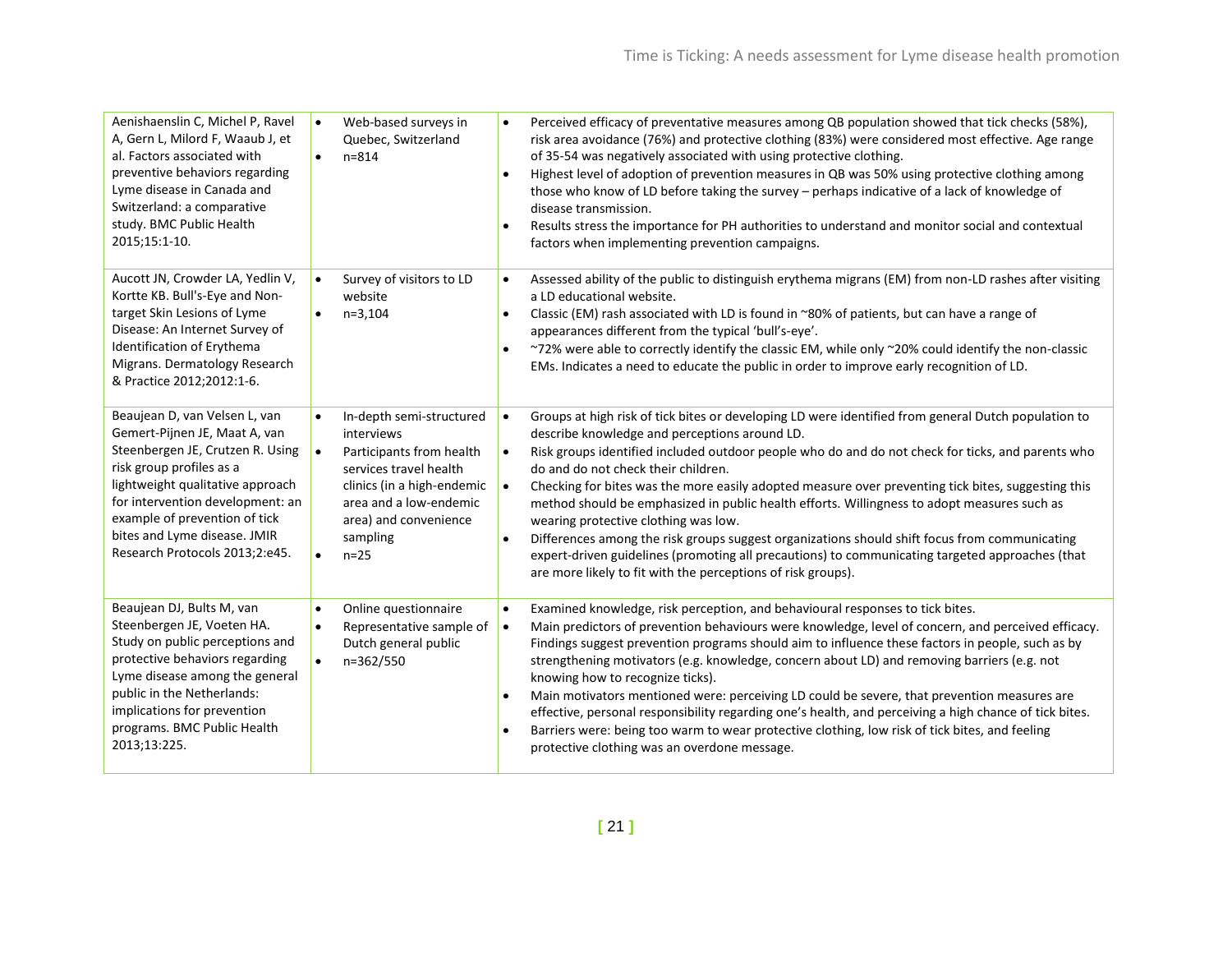| Butler AD, Sedghi T, Petrini JR,<br>Ahmadi R. Tick-borne disease<br>preventive practices and<br>perceptions in an endemic area.<br><b>Ticks Tick Borne Dis</b><br>2016;7(2):331-337.                                                                        | Questionnaire mail out<br>$\bullet$<br>through point-of-contact<br>convenience sample in<br>southern Connecticut<br>$n = 275$<br>$\bullet$                                                                                                                        | Examined knowledge about tick-borne diseases and prevention practices in Lyme-endemic area.<br>$\bullet$<br>Assessed general knowledge about diseases, performance of 4 prevention methods (wearing<br>protective clothing, applying repellent, performing a "tick check", and bathing/showering within 2<br>hours of being outdoors), and perceived effectiveness and burdensomeness of those behaviors.<br>Performance of preventive behaviours was variable, from tick checks being the most common (68%)<br>$\bullet$<br>to using repellent being the lowest (38%). Risk of contracting LD if bitten was overestimated, and<br>underestimating attachment time needed for pathogen transmission.<br>Factors other than perceived effectiveness contribute to the performance of a behaviour, implies<br>$\bullet$<br>that education will not necessarily increase behaviour uptake. Perceived burdensomeness does not<br>appear to play a large role. |
|-------------------------------------------------------------------------------------------------------------------------------------------------------------------------------------------------------------------------------------------------------------|-------------------------------------------------------------------------------------------------------------------------------------------------------------------------------------------------------------------------------------------------------------------|-----------------------------------------------------------------------------------------------------------------------------------------------------------------------------------------------------------------------------------------------------------------------------------------------------------------------------------------------------------------------------------------------------------------------------------------------------------------------------------------------------------------------------------------------------------------------------------------------------------------------------------------------------------------------------------------------------------------------------------------------------------------------------------------------------------------------------------------------------------------------------------------------------------------------------------------------------------|
| de Vries H, van Dillen S.<br>Prevention of Lyme Disease in<br>Dutch Children: Analysis of<br>Determinants of Tick Inspection<br>by Parents. Prev Med;35(2):160-<br>165.                                                                                     | Questionnaire based on<br>$\bullet$<br>the Attitude-Social<br>Influence-Efficacy (ASE)<br>model was developed<br>Doctors sent letters to<br>$\bullet$<br>parents with children<br>ages 4-12 in a Lyme-<br>endemic area<br>(Netherlands)<br>$n = 230$<br>$\bullet$ | Explored factors differentiating between parents who regularly do and do not inspect their children<br>$\bullet$<br>for ticks.<br>$\bullet$<br>10% indicated they always check their children for nicks; 41% indicated never. Inspecting parents<br>had more awareness about LD and tick removal, more positive cognitive attitudes (believing tick<br>checks were important and did not require much time), a more positive emotional attitude, and a<br>more positive moral norm towards inspection (regarding it as their duty).<br>Findings imply health education programs should stress the importance of the advantages of tick<br>checks but also need to focus on emotional aspects, such as by stressing that checks can reassure<br>children and parents, prevent feelings of regret, and may be regarded as a parental duty.                                                                                                                  |
| Garvin JH, Gordon TF, Haignere<br>C, Ducette JP. Development of a<br>public health assessment tool to<br>prevent Lyme disease: tool<br>construction and validation.<br>Perspectives in Health<br><b>Information Management</b><br>2005;2:11                 | Design and validation of<br>$\bullet$<br>Lyme disease risk<br>assessment instrument                                                                                                                                                                               | Describes development of risk assessment tool to aid in deriving educational diagnoses as required<br>$\bullet$<br>by the PRECEDE-PROCEED model of PH planning.<br>Methodology described the design and validation of a LD risk assessment instrument. Refined tool<br>$\bullet$<br>was used in a study of adult college workers in a Lyme-endemic area (Pennsylvania).<br>Preventative behaviour was associated with more than perceived susceptibility and severity;<br>$\bullet$<br>additional factors included knowledge on LD, self-efficacy in undertaking prevention measures,<br>response efficacy, beliefs, attitudes, observation of others, communication, and willingness to use<br>learned skills.                                                                                                                                                                                                                                           |
| Gould LH, Nelson RS, Griffith KS,<br>Hayes EB, Piesman J, Mead PS, et<br>al. Knowledge, attitudes, and<br>behaviors regarding Lyme<br>disease prevention among<br>Connecticut residents, 1999-<br>2004. Vector Borne & Zoonotic<br>Diseases 2008;8:769-776. | Random cross-sectional<br>$\bullet$<br>telephone survey of 3<br>Connecticut health<br>districts<br>$n = 2806$<br>$\bullet$                                                                                                                                        | Survey to evaluate impact of intensive community-wide education programs.<br>$\bullet$<br>84% of residents reported knowing some or a lot about LD. Proportion of respondents reporting<br>$\bullet$<br>they always performed tick checks increased by 7% and percentage using repellents increased by<br>5%, while those avoiding wooded areas and tucking pants into socks decreased.<br>Overall, 99% of respondents reported using personal protective behaviours, compared to 65%<br>$\bullet$<br>reporting environmental controls.<br>Useful description of intervention programs developed by individual health districts. Diverse<br>$\bullet$<br>methods were used, including: billboards, flyers, newspaper articles, community presentations, and<br>internet postings. Target audiences were: the general public, school children, gardeners and outdoor<br>enthusiasts, landscapers, and pest control companies.                              |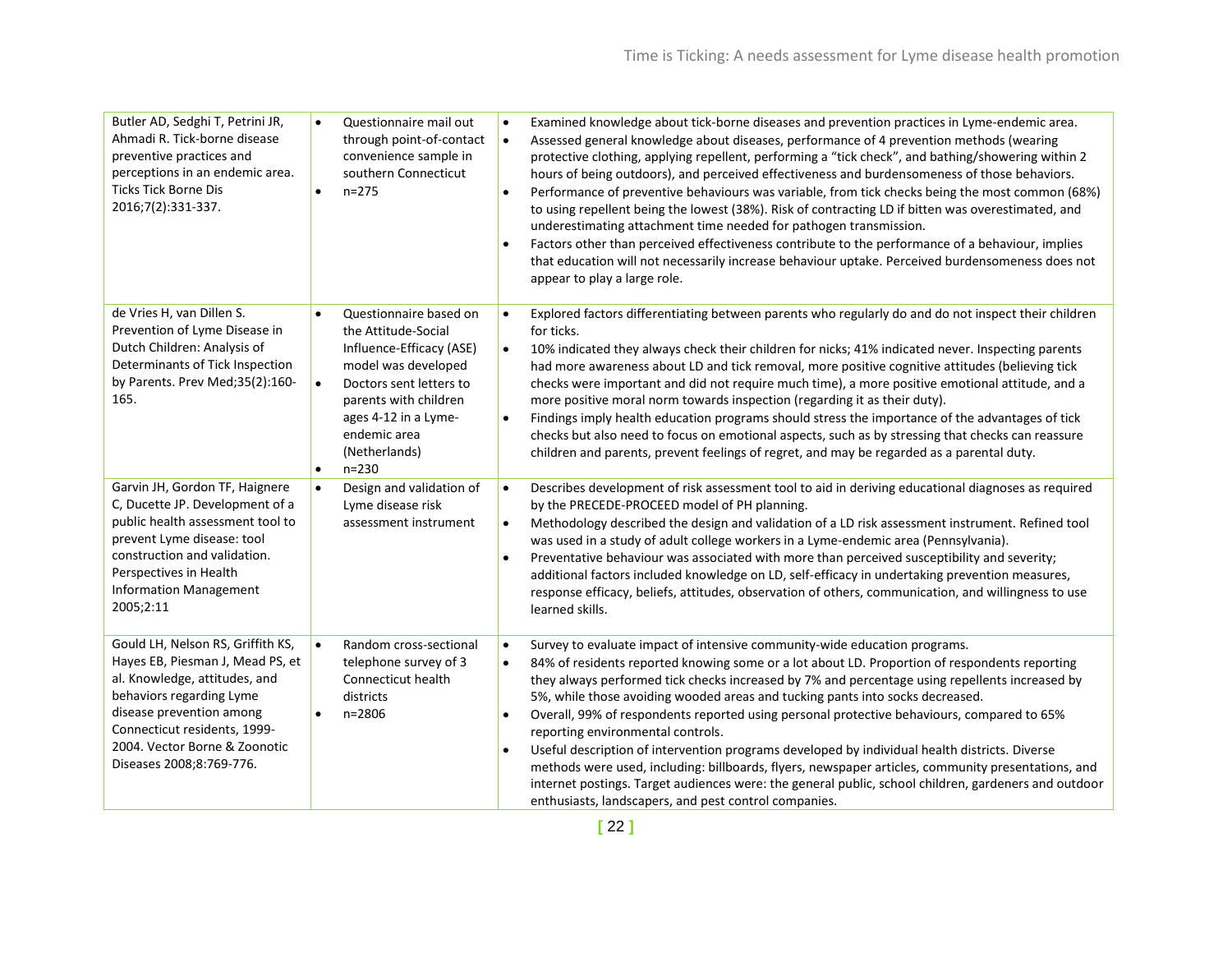| Herrington JE, Jr. Risk<br>Perceptions Regarding Ticks and<br>Lyme Disease: A National Survey.<br>Am J Prev Med 2004;26:135-140.                                                                              | National telephone<br>$\bullet$<br>survey conducted in<br>contiguous US, over-<br>sampling in 6 states with<br>the highest LD incidence<br>$n = 1750$<br>$\bullet$ | Explored knowledge, perceptions, and practices on preventing tick bites and LD.<br>$\bullet$<br>40% of respondents indicated taking part in preventative behaviours. Less than half used repellant.<br>$\bullet$<br>Taking preventative measures was strongly associated with being very concerned about tick bites.<br>Other predictive factors included having seen ticks, perceiving repellent as effective, having heard<br>about LD, and knowing somebody that had LD.<br>$\bullet$<br>Those in high-incidence areas say LD was very serious but were less likely to adopt precautions. May<br>reflect greater experience and information about ticks in high-incidence areas, and behaviours<br>motivated by experience rather than fear.                                                                                                                                                                                                                                                                                                                                                                                                                                                                                                                                                                                                                                                                                                                                                                                                       |
|---------------------------------------------------------------------------------------------------------------------------------------------------------------------------------------------------------------|--------------------------------------------------------------------------------------------------------------------------------------------------------------------|-------------------------------------------------------------------------------------------------------------------------------------------------------------------------------------------------------------------------------------------------------------------------------------------------------------------------------------------------------------------------------------------------------------------------------------------------------------------------------------------------------------------------------------------------------------------------------------------------------------------------------------------------------------------------------------------------------------------------------------------------------------------------------------------------------------------------------------------------------------------------------------------------------------------------------------------------------------------------------------------------------------------------------------------------------------------------------------------------------------------------------------------------------------------------------------------------------------------------------------------------------------------------------------------------------------------------------------------------------------------------------------------------------------------------------------------------------------------------------------------------------------------------------------------------------|
| Hook SA, Nelson CA, Mead PS.<br>US public's experience with ticks<br>and tick-borne diseases: results<br>from national HealthStyles<br>surveys. Ticks and tick-borne<br>diseases 2015;6(4):483-488.           | Data from annual,<br>$\bullet$<br>nationally-representative<br>survey (HealthStyles)<br>across 3 survey cycles<br>$n=12,281$<br>$\bullet$                          | Explored US public's experiences with tick-borne diseases using.<br>$\bullet$<br>21% of respondents reported a household member had found a tick on their body during the prior<br>$\bullet$<br>year; of those, 10.1% consulted with a HCP. 63.7% believed LD occurred where they lived, but this<br>included 49.4% from the West South Central area and 51.1% from the Mountain regions where LD<br>does not occur.<br>Most respondents (51.2%) reported not regularly taking any preventative steps against tick bites.<br>$\bullet$<br>Results indicate tick exposure is common and awareness is widespread, but better understanding<br>and use of prevention measures is needed.                                                                                                                                                                                                                                                                                                                                                                                                                                                                                                                                                                                                                                                                                                                                                                                                                                                                 |
| Marcu A, Barnett J, Uzzell D,<br>Vasileiou K, O'Connell S.<br>Experience of Lyme disease and<br>preferences for precautions: a<br>cross-sectional survey of UK<br>patients. BMC Public Health<br>2013;13:481. | Cross-sectional survey<br>$\bullet$<br>with early LD patients in<br>the UK<br>$\bullet$<br>$n = 130$                                                               | Describes awareness of having been bitten by a tick, tick and LD knowledge, interpretation of<br>$\bullet$<br>symptoms, suspicion of having LD, and precautionary actions taken.<br>Almost 3/4s of participants reported a rash as the reason they sought medical advice, and almost<br>$\bullet$<br>half (44%) suspected they had LD before visiting their GP.<br>Those who realized they may have been bitten by a tick were more likely to suspect LD.<br>$\bullet$<br>Respondents were more likely to take preventative measures after visits to the country, rather than<br>during. The more often they visited, the less likely they were to promote during-visit precautions.                                                                                                                                                                                                                                                                                                                                                                                                                                                                                                                                                                                                                                                                                                                                                                                                                                                                  |
| Marcu A, Uzzell D, Barnett J.<br>Making sense of unfamiliar risks<br>in the countryside: the case of<br>Lyme disease. Health Place<br>2011;17:843-850.                                                        | Semi-structured<br>$\bullet$<br>interviews conducted in<br>3 parks in the UK<br>$\bullet$<br>$n = 66$                                                              | Explored representations of the countryside among countryside users, and how those<br>$\bullet$<br>representations help them develop an understanding of risks (i.e. LD).<br>Social representations theory was used as a framework to explore how participants constructed<br>$\bullet$<br>meanings about the risk of LD.<br>Three major themes emerged: of the countryside as a restorative place, the everyday experiences of<br>$\bullet$<br>the countryside, and constructing a countryside identity.<br>LD was not considered primarily a risk to health; risk was juxtaposed against the idyll of the<br>$\bullet$<br>countryside and thus characterized as unlikely to impact a visitors' regular use of the countryside.<br>Spending a lot of time in the country without having contracted LD was used to support participants'<br>claims of not considering themselves at risk.<br>Constructing an identity for one's self as a 'country person' and never having heard of the disease<br>$\bullet$<br>justified one's lack of precautionary action. Activities such as long sleeves were portrayed as<br>intrusive, and against the immersion in common country practices.<br>Comments from respondents suggest advice about LD and other zoonoses should focus on the least<br>$\bullet$<br>intrusive preventative measures when communicating risks. Communication of risks did not have a<br>'panic' effect that drove people away from the outdoors; rather, advice was ignored as intrusive<br>with the enjoyment of the countryside. |

**[** 23 **]**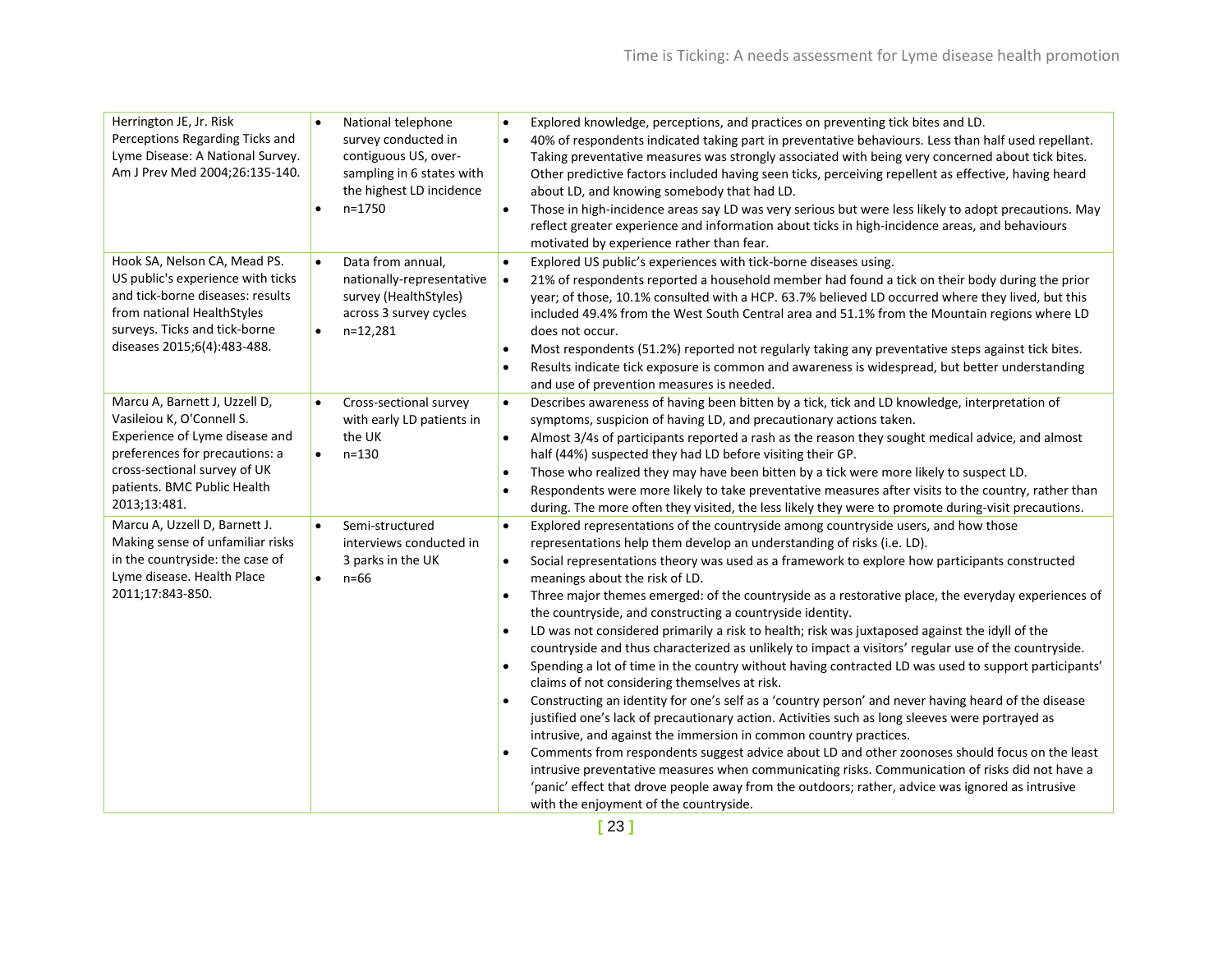| McKenna D, Faustini Y,<br>Nowakowski J, Wormser GP.<br>Factors influencing the utilization<br>of Lyme disease-prevention<br>behaviors in a high-risk<br>population. J Am Acad Nurse<br>Pract 2004;16:24-30. | $\bullet$<br>Questionnaire completed<br>by patients presenting to<br>the LD Diagnostic Center<br>in New York state<br>$n = 219$<br>$\bullet$                                                                                                                                                                                                                                                           | Explored factors that motivated people at high risk of LD to implement prevention behaviours.<br>$\bullet$<br>Those who reported having LD in the past or those who had a family member or friend with LD were<br>$\bullet$<br>more likely to use preventative behaviours. Findings imply younger individuals without a history of<br>LD should be targeted for educational programs about LD.<br>Patients considering themselves high risk enough to self-refer to a LD clinic did not consistently<br>$\bullet$<br>perform preventative behaviours, suggesting their underutilization.                                                                                                                                                                                                                                                                                                                                                                                           |
|-------------------------------------------------------------------------------------------------------------------------------------------------------------------------------------------------------------|--------------------------------------------------------------------------------------------------------------------------------------------------------------------------------------------------------------------------------------------------------------------------------------------------------------------------------------------------------------------------------------------------------|------------------------------------------------------------------------------------------------------------------------------------------------------------------------------------------------------------------------------------------------------------------------------------------------------------------------------------------------------------------------------------------------------------------------------------------------------------------------------------------------------------------------------------------------------------------------------------------------------------------------------------------------------------------------------------------------------------------------------------------------------------------------------------------------------------------------------------------------------------------------------------------------------------------------------------------------------------------------------------|
| Mowbray F, Amlot R, Rubin GJ.<br>Predictors of protective<br>behaviour against ticks in the UK:<br>a mixed methods study. Ticks<br>Tick Borne Dis 2014;5(4):392-<br>400.                                    | Mixed-methods<br>$\bullet$<br>approach<br>Qualitative interviews<br>$\bullet$<br>with experts (n=13) used<br>to identify effective<br>prevention methods<br>Qualitative interviews<br>$\bullet$<br>with members of the<br>public (n=25) conducted<br>to identify motivational<br>factors<br>Quantitative web survey<br>assessed preventative<br>behaviours among<br>members of the public<br>$(n=343)$ | Examined which preventative behaviours against LD were most appropriate to promote among<br>$\bullet$<br>those at higher risk of contracting LD (members of an outdoor group).<br>Tick checks were chosen as the main outcome variable because it was viewed as less likely than<br>$\bullet$<br>other behaviours to be inhibited by barriers such as safety concerns (e.g. repellent use) or social<br>norms (e.g. tucking pants into socks).<br>A lack of time and forgetfulness were barriers to tick-checking. Strongest predictors of tick-checking<br>$\bullet$<br>were greater levels of knowledge, perceived likelihood of encountering a tick, removal confidence<br>(self-efficacy), and lower levels of disgust.                                                                                                                                                                                                                                                        |
| Shadick NA, Daltroy LH, Phillips<br>CB, Liang US, Liang MH.<br>Determinants of tick-avoidance<br>behaviors in an endemic area for<br>Lyme disease. Am J Prev Med<br>1997;13:265-270.                        | Cross-sectional survey of<br>$\bullet$<br>ferry commuter<br>passengers in<br>Massachusetts (Martha's<br>Vineyard, a Lyme-<br>endemic area)<br>$n = 304$                                                                                                                                                                                                                                                | Respondents described their knowledge and performance of tick-avoidance behaviours.<br>$\bullet$<br>Respondents had adequate knowledge of LD, but fewer reported use of preventative behaviours.<br>Determinants of behaviours were determined to be perceptions of the behaviour's benefits<br>$\bullet$<br>outweighing its inconvenience, confidence in the ability to recognize LD symptoms, believing LD is a<br>serious illness, and believing preventative behaviours are effective. Increased knowledge of LD did<br>not predict performance of behaviours.<br>Interesting implications for prevention programming, as increased knowledge is not correlated with<br>higher self-confidence. Program development will have to explore ways to improve perceptions of<br>efficacy and confidence.<br>Despite the majority of respondents believing preventative behaviours would put their minds at<br>$\bullet$<br>ease, more than half also felt they would be "a hassle". |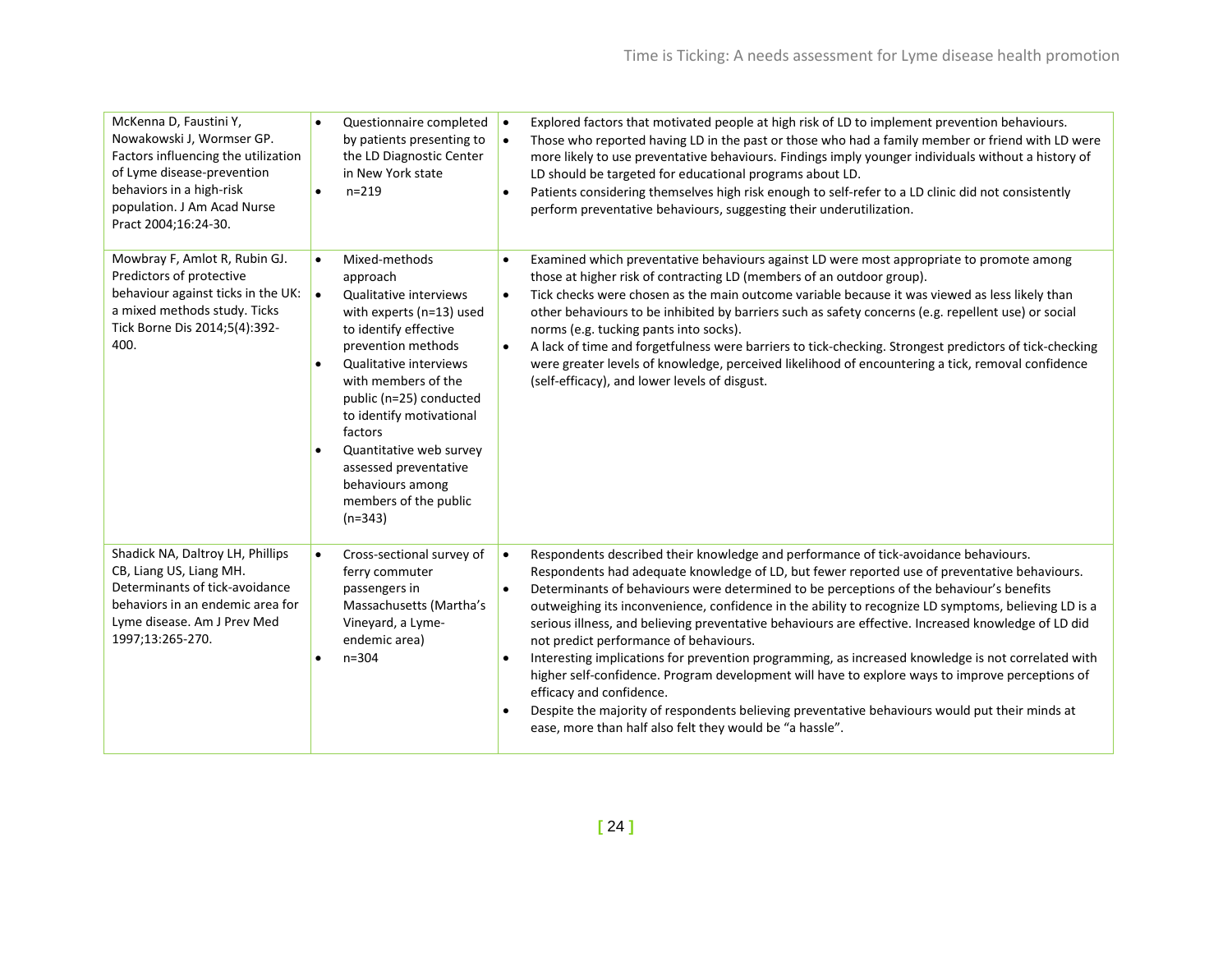| Tadiri C, Ainsworth N, de Bono N,<br>Gavin S, Jun L, Milbers K, et al.<br>Assessment of human health risk<br>for Lyme disease in a peri-urban<br>park in southern Quebec. McGill<br>Science Undergraduate Research<br>Journal 2011;6:56-61.       | Exit surveys of park-goers<br>in a peri-urban park in<br>southern QB<br>$n = 103$ | Exploratory study to examine factors associated with LD.<br>Surveys asked about spatial use of the park, patterns of behaviours, and LD awareness.<br>45.6% of respondents reported awareness of tick precautions, but only 28.1% reported actually<br>$\bullet$<br>employing any on that day.<br>20% of the sample reported going off-trail, which could be a potential source of risk.<br>Results showed higher awareness among females (consistent with US studies), park-goers over age<br>50, and high-frequency users.                                                                                                                                                                                                                                                                                                                                                                                |
|---------------------------------------------------------------------------------------------------------------------------------------------------------------------------------------------------------------------------------------------------|-----------------------------------------------------------------------------------|-------------------------------------------------------------------------------------------------------------------------------------------------------------------------------------------------------------------------------------------------------------------------------------------------------------------------------------------------------------------------------------------------------------------------------------------------------------------------------------------------------------------------------------------------------------------------------------------------------------------------------------------------------------------------------------------------------------------------------------------------------------------------------------------------------------------------------------------------------------------------------------------------------------|
| Valente SL, Wemple D, Ramos S,<br>Cashman SB, Savageau JA.<br>Preventive behaviors and<br>knowledge of tick-borne<br>illnesses: results of a survey from<br>an endemic area. Journal of<br>Public Health Management &<br>Practice 2015;21:E16-23. | Survey to participants in<br>Martha's Vineyard, MA<br>$n = 946$                   | Assesses knowledge and preventative behaviours around LD in an endemic area, to update prior<br>studies and examine how sociodemographic data correlated with behaviours.<br>Results showed poor knowledge of tick-borne illnesses and low practicing of preventative<br>behaviours. Most common behaviour was tick checking, by 45%; least frequent was using tick<br>repellents (10%).<br>The two high-risk groups (youth and outdoor workers) reported little prevention behaviours. Youth<br>reported the lowest frequency of preventative behaviours, which did not correlate with an increased<br>perception of risk.<br>Findings demonstrated high-risk groups have low knowledge of tick-borne diseases and practice<br>little preventative measures. Youth may be challenging to convince, based on findings that their<br>perception of risk did not impact performing any prevention behaviours. |

# Patient/public education – sources on the topic of presenting information to patients or the public.

| Reference                      | <b>Methodology</b>   | <b>Article summary</b>                                                                              |
|--------------------------------|----------------------|-----------------------------------------------------------------------------------------------------|
| Anderson A, Chaney E. Tick-    | Descriptive overview | Discusses how to educate the public on personal protection.                                         |
| associated diseases: symptoms, |                      | Approaches are more successful when coupled together (e.g. a media campaign together with           |
| treatment and prevention.      |                      | community-based programs, rather than just a media campaign alone).                                 |
| American Journal of Health     |                      | Communication should be across many settings (schools, community, work and healthcare settings)     |
| Education 2009;40:183-189.     |                      | and be audience-centred. Specific population segments targeted should provide insights into their   |
|                                |                      | preferred channels and formats of delivery.                                                         |
|                                |                      | The process should involve: audience analysis; developing the message; identifying credible sources |
|                                |                      | of information; and determining the channels for communication.                                     |
| Cooper JD, Feder HM, Jr.       | Website review       | Reviewed accuracy of LD information easily accessible on the web.                                   |
| Inaccurate information about   |                      | 15 search engines were used to find 251 LD websites. After review, 19 sites gave general LD         |
| Lyme disease on the internet.  |                      | information that was analyzed, exploring the accuracy of 8 LD topics.                               |
| Pediatr Infect Dis J           |                      | 10 of 19 sites gave accurate information, 9 provided inaccurate information. 8 websites contained   |
| 2004;23(12):1105-1108.         |                      | 'Lyme' in their name; 7 had inaccurate information. 2 '.gov' sites contained accurate information.  |
|                                |                      | Important to realize patients may come to physicians having done research on LD on the internet,    |
|                                |                      | and they may have encountered misinformation.                                                       |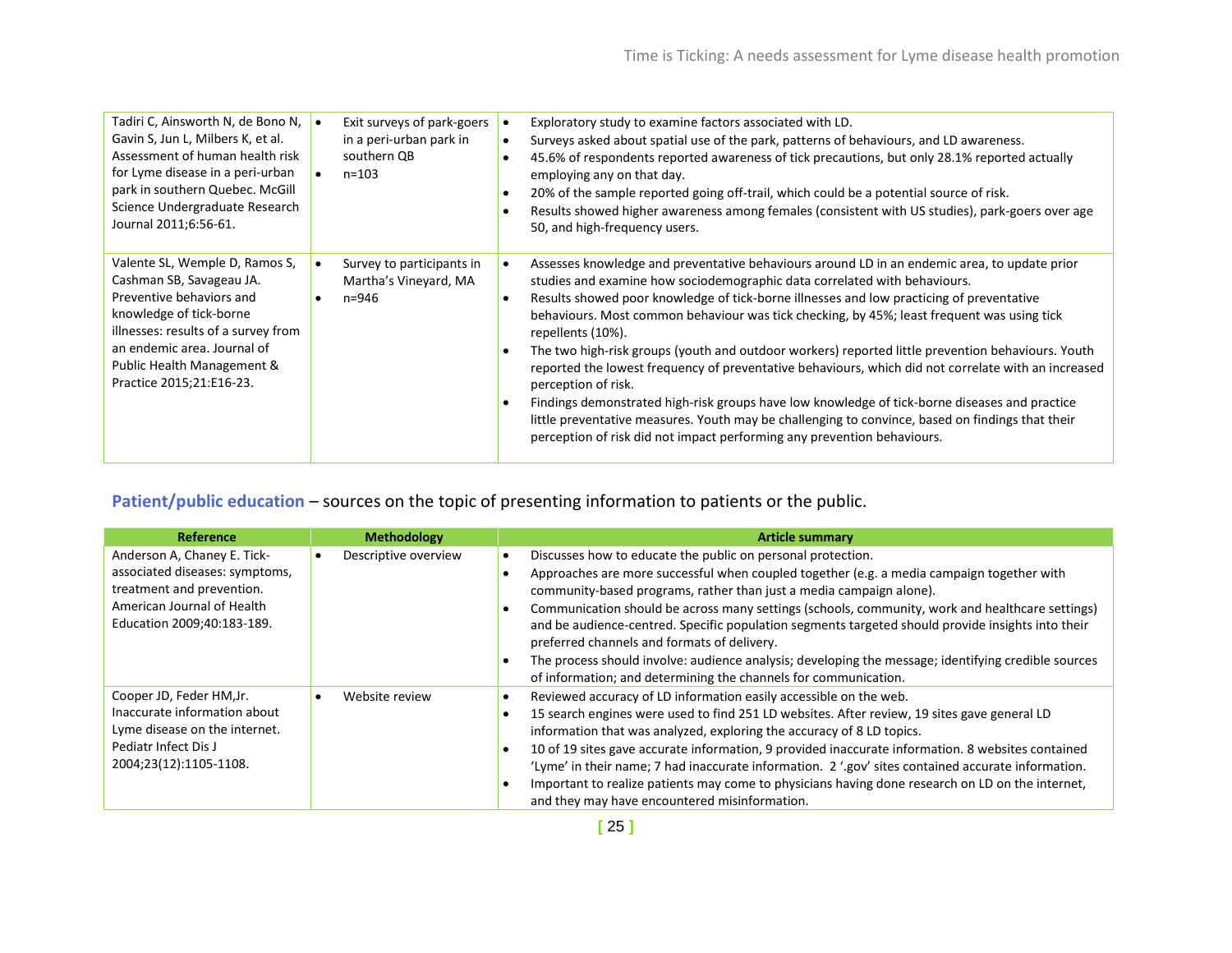| Hartmann J. Infectious diseases<br>on the World Wide Web. Med<br>Ref Serv Q 2004;23:49-60.                                                                                                                                         |                                                                     | Comments on the vast amount of information available on the internet on infectious diseases –<br>much of which may be unreliable.<br>Lists best websites on various infectious diseases in order to help both practitioners and patients<br>find current, accurate information.<br>The criteria used to select sites were: 1) free access; 2) authorship by reputable organizations; 3)<br>comprehensiveness, covering the topic in detail; 4) currency; 5) ease of use; and 6) topicality.                                                                                                                                                                                                                                                                                                                                                                                                                                                                                                                                                     |
|------------------------------------------------------------------------------------------------------------------------------------------------------------------------------------------------------------------------------------|---------------------------------------------------------------------|-------------------------------------------------------------------------------------------------------------------------------------------------------------------------------------------------------------------------------------------------------------------------------------------------------------------------------------------------------------------------------------------------------------------------------------------------------------------------------------------------------------------------------------------------------------------------------------------------------------------------------------------------------------------------------------------------------------------------------------------------------------------------------------------------------------------------------------------------------------------------------------------------------------------------------------------------------------------------------------------------------------------------------------------------|
| Marzano M, Moseley D, Quine<br>CP, Barnett J. Organisational<br>intentions and responses:<br>presenting the risk of Lyme<br>disease to countryside users.<br>Journal of Environmental<br>Planning & Management<br>2013;56:305-328. | Semi-structured<br>$\bullet$<br>interviews<br>$n = 19$<br>$\bullet$ | Explores risk communication around LD among organizations who wish to prevent either their staff<br>$\bullet$<br>or the general public from contracting the disease.<br>Interviews conducted with representatives of land use organizations, to learn about the issues they<br>faced when communicating risk.<br>Organizations were also requested to provide some of their communications materials and<br>$\bullet$<br>documents, which underwent a descriptive content analysis.<br>Varying opinions on the seriousness of LD risk, thought to be less than other countryside hazards.<br>$\bullet$<br>No clear agreement on what level of information should be communicated how and to whom,<br>$\bullet$<br>although there was a call for a consistent approach.<br>Little connection or collaboration between health authorities (who may be considered responsible<br>$\bullet$<br>for disease prevention, and sources of expert medical knowledge) and land use organizations that<br>interact directly with users of the countryside. |
| Sood SK. Effective Retrieval of<br>Lyme Disease Information on the<br>Web. Clinical Infectious Diseases<br>2002;35(4):451-464.                                                                                                     | Website review<br>$\bullet$                                         | Accurate information on LD may be hard to find on the web, as there exists a controversy on the<br>subject.<br>Article discusses legitimate online resources, with several sites undergoing review.<br>$\bullet$<br>Not only are legitimate resources important for physicians to access in order to obtain proper<br>$\bullet$<br>information, but they will then be able to direct patients to such resources as well.                                                                                                                                                                                                                                                                                                                                                                                                                                                                                                                                                                                                                        |

# **Health promotion campaigns, educational interventions** – sources describing or evaluating Lyme disease programs.

| Reference                                                                                                                                                                                     | <b>Methodology</b>   | <b>Article summary</b>                                                                                                                                                                                                                                                                                                                                                                                                                                            |
|-----------------------------------------------------------------------------------------------------------------------------------------------------------------------------------------------|----------------------|-------------------------------------------------------------------------------------------------------------------------------------------------------------------------------------------------------------------------------------------------------------------------------------------------------------------------------------------------------------------------------------------------------------------------------------------------------------------|
| Corapi KM, White MI, Phillips CB,<br>Daltroy LH, Shadick NA, Liang<br>MH. Strategies for primary and<br>secondary prevention of Lyme<br>disease. Nat Clin Pract<br>Rheumatol 2007;3(1):20-25. | Descriptive overview | Discusses primary and secondary prevention strategies for LD. Uptake has been universally poor.<br>Research in endemic areas has shown that although the population may have adequate knowledge<br>about LD, people do not perform preventative behaviours.<br>Based on the Health Belief Model, recommended that public health strategies should increase<br>people's confidence in abilities to perform behaviours and increase awareness of positive outcomes. |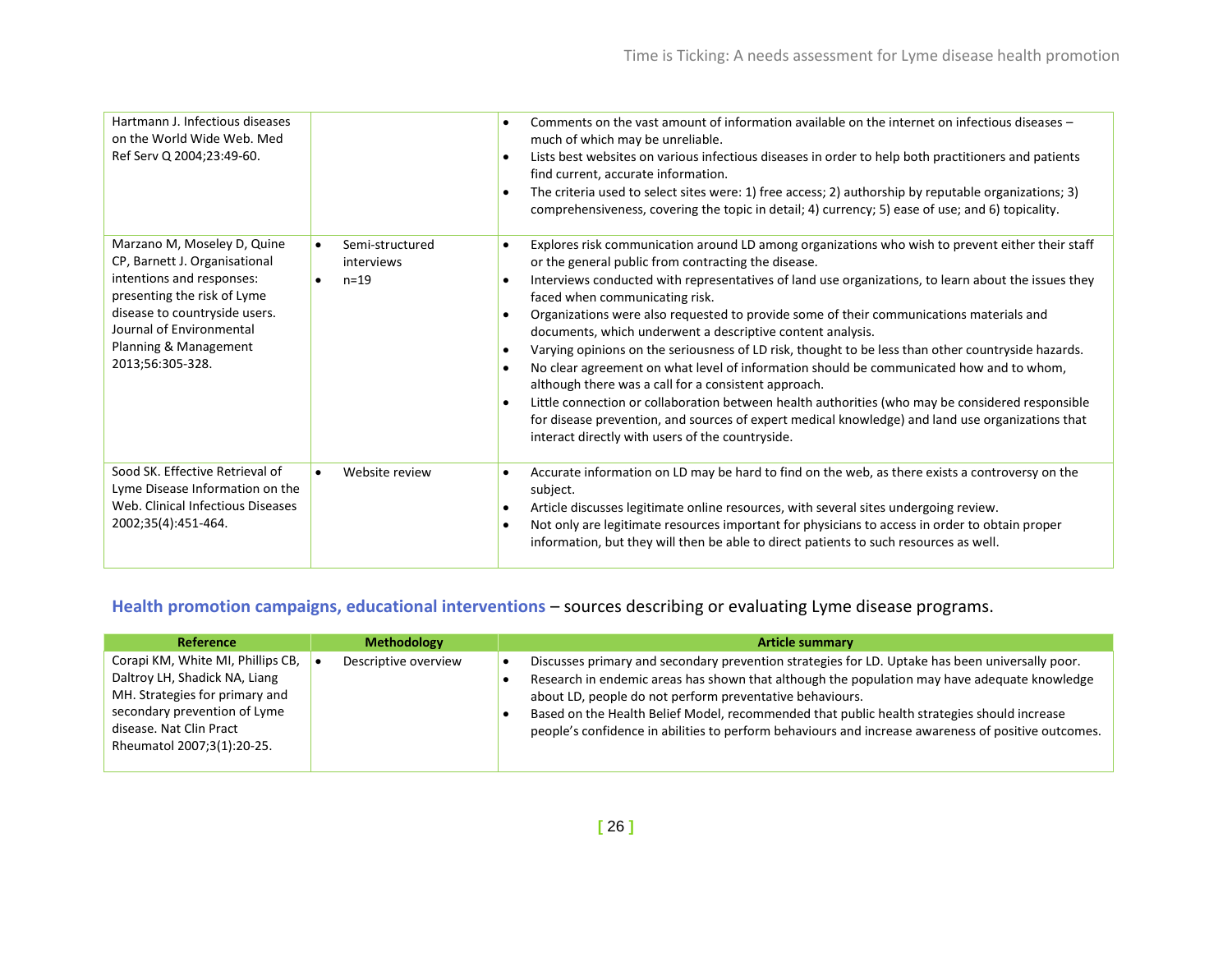| Daltroy LH, Phillips C, Lew R,<br>Wright E, Shadick NA, Liang MH.<br>A controlled trial of a novel<br>primary prevention program for<br>Lyme disease and other tick-<br>borne illnesses. Health Education<br>& Behavior 2007;34:531-542.                                                 | $\bullet$<br>$\bullet$ | Randomized control trial<br>of educational<br>intervention<br>$n=30,164$ | $\bullet$<br>$\bullet$              | Describes an educational program to prevent LD and other tick-borne illnesses (TBI), delivered to<br>ferry passengers travelling to an endemic area in SE Massachusetts.<br>Rates of TBI and tick checking behaviours were measured over 3 summers in ~30,000 passengers.<br>There were lower TBI rates in those who received education compared with control group<br>participants who received bicycle safety education, and 60% reduction in risk for those visiting<br>Nantucket Island for more than 2 weeks.<br>Educated participants were more likely to take precautions (repellent, clothing) and check for ticks.<br>Demonstrates a relatively inexpensive health education message can be delivered to an at-risk<br>population and result in increased precautionary behaviours.<br>This was one of the few RCTs found in the literature review.                                                                                                                                                                                                                                                                                                                                                                                                                                                                                            |
|------------------------------------------------------------------------------------------------------------------------------------------------------------------------------------------------------------------------------------------------------------------------------------------|------------------------|--------------------------------------------------------------------------|-------------------------------------|---------------------------------------------------------------------------------------------------------------------------------------------------------------------------------------------------------------------------------------------------------------------------------------------------------------------------------------------------------------------------------------------------------------------------------------------------------------------------------------------------------------------------------------------------------------------------------------------------------------------------------------------------------------------------------------------------------------------------------------------------------------------------------------------------------------------------------------------------------------------------------------------------------------------------------------------------------------------------------------------------------------------------------------------------------------------------------------------------------------------------------------------------------------------------------------------------------------------------------------------------------------------------------------------------------------------------------------------------------|
| Gray JS, Granstrom M, Cimmino<br>M, Daniel M, Gettinby G, Kahl O,<br>et al. Lyme borreliosis<br>awareness. Zentralblatt fur<br>Bakteriologie 1998;287:253-265.                                                                                                                           | $\bullet$<br>$\bullet$ | Material development<br>Feasibility study                                | $\bullet$<br>$\bullet$              | A LD information leaflet was designed by EUCALB to standardize educational material across<br>different European countries.<br>Complements a questionnaire designed to measure LD awareness, which can be used before and<br>after educational interventions in order to determine their impact.<br>The leaflet did improve performance on the questionnaire, but only tested on students and has not<br>been evaluated among the general public.                                                                                                                                                                                                                                                                                                                                                                                                                                                                                                                                                                                                                                                                                                                                                                                                                                                                                                       |
| Lawless KA, Brown SW, Cartter<br>M. Applying Educational<br>Psychology and Instructional<br>Technology to Health Care<br>Issues: Combating Lyme Disease.<br>Int J Instr Media 1997;24(4):287-<br>297.                                                                                    | $\bullet$              | Randomized control trial                                                 | $\bullet$<br>$\bullet$<br>$\bullet$ | Examined effects of an instructional video on knowledge, attitudes, and beliefs of high school<br>students re: LD.<br>The intervention involved a video ("The Curse of the Blood Suckers"), 16 minutes in length and<br>specifically designed for high school students by using a horror movie theme.<br>All students were administered a pre-test survey to determine baseline knowledge; the treatment<br>group then received the video. A post-test survey was completed approximately 1 month later, with<br>a third survey administration 6 months after the video.<br>Was an increase in knowledge as a result of the intervention, but less positive results in the longer<br>term on attitudes and behaviours. Knowledge effects also weakened over time.                                                                                                                                                                                                                                                                                                                                                                                                                                                                                                                                                                                       |
| Malouin R, Winch P, Leontsini E,<br>Glass G, Simon D, Hayes EB, et al.<br>Longitudinal evaluation of an<br>educational intervention for<br>preventing tick bites in an area<br>with endemic Lyme disease in<br>Baltimore County, Maryland. Am<br>J Epidemiol 2003;157(11):1039-<br>1051. | $\bullet$<br>$\bullet$ | Randomized control trial<br>$n = 317$                                    | $\bullet$<br>$\bullet$              | Evaluated targeted educational intervention in an endemic Lyme area to determine whether<br>knowledge, attitudes, and behaviours around tick bite prevention could be increased.<br>Subjects in Baltimore were randomized to receive bimonthly educational materials via mail - either<br>general health-related materials or tick-related (education on performing tick checks, identifying and<br>removing ticks, and applying repellants; these were identified as most feasible and acceptable<br>behaviours via focus group interviews).<br>At each of 3 clinic visits, participants completed a self-administered questionnaire and provided a<br>serum sample (to measure a biomarker of tick bites).<br>Desired responses related to tick checks and insect repellent use increased significantly among<br>subjects receiving the intervention. Knowledge/attitude/behaviour measures had greater changes<br>between visits 1 and 2, the period where most repellent-related intervention materials were sent<br>out and when people were most engaged in outdoor activities. Intervention wasn't associated with<br>antibody measures; the tick bite measure did have some limitations however.<br>One of the few RCTs on LD interventions in the literature; even fewer actually use a measure other<br>than self-report to measure outcomes. |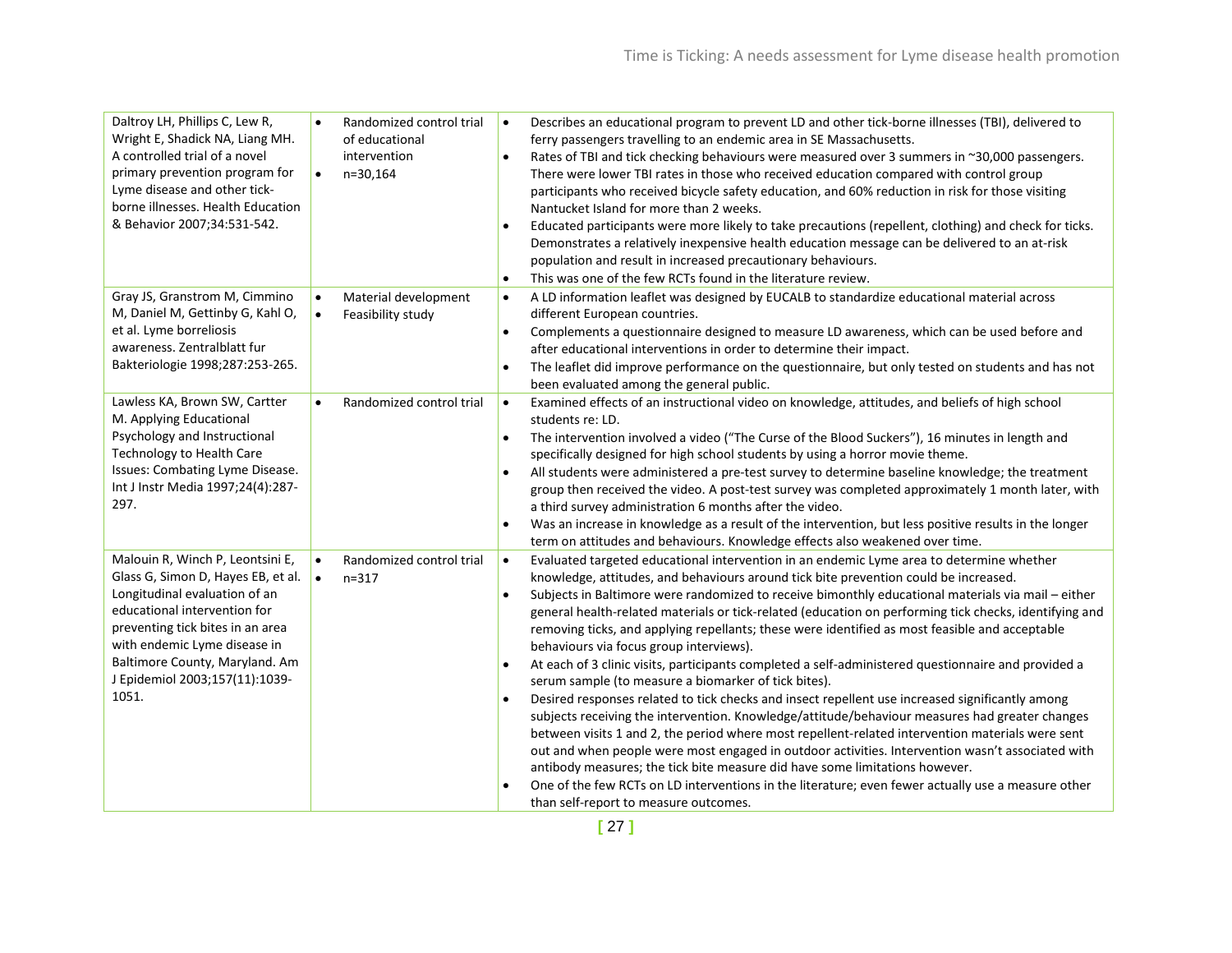| Mowbray F, Amlot R, Rubin GJ.<br>Ticking all the boxes? A<br>systematic review of education<br>and communication<br>interventions to prevent tick-<br>borne disease. Vector Borne<br>Zoonotic Dis 2012;12(9):817-825.                                                                      | Systematic review                            | A systematic review of studies that assessed the impact of behavioural or educational interventions<br>around preventive behaviours for tick-borne diseases (TBDs).<br>Searching for such studies turned up few results (9 studies), and only 2 of these were RCTs. Most did<br>not explicitly note any psychological theories on how to best promote protective health behaviours.<br>Results indicate that knowledge and attitudes towards TBDs are amenable to change, although the<br>lasting impact of these changes has yet to be determined.<br>Studies have shown shifts in the use of insecticides, tick checking, and avoiding tick areas; there<br>were also changes in knowledge and attitudes towards ticks, diseases, and preventative behaviours.<br>Authors call for more theoretically-based, methodologically-robust studies.                                                            |
|--------------------------------------------------------------------------------------------------------------------------------------------------------------------------------------------------------------------------------------------------------------------------------------------|----------------------------------------------|------------------------------------------------------------------------------------------------------------------------------------------------------------------------------------------------------------------------------------------------------------------------------------------------------------------------------------------------------------------------------------------------------------------------------------------------------------------------------------------------------------------------------------------------------------------------------------------------------------------------------------------------------------------------------------------------------------------------------------------------------------------------------------------------------------------------------------------------------------------------------------------------------------|
| van Velsen L, Beaujean DJMA,<br>Wentzel J, Van Steenbergen JE,<br>van Gemert-Pijnen, Julia E. W. C.<br>Developing requirements for a<br>mobile app to support citizens in<br>dealing with ticks and tick bites<br>via end-user profiling. Health<br>Informatics Journal 2015;21:24-<br>35. | In-depth interviews<br>(n=25)<br>Focus group | Describes process of creating a mobile app to support people dealing with ticks and tick bites.<br>Involved identifying organizational stakeholders, identifying end-user profiles, and determining the<br>app requirements.<br>A risk analysis segmented the population into outdoors people, parents/children, and professionals<br>in the green sector (e.g. gardeners, foresters). Interviews with these groups were conducted in order<br>to tailor the app towards the end-user's needs and wishes, creating 'personas'.<br>Some findings could be applied to other messaging, such as users wanting to be informed tick risks<br>and how they should deal with them, but still wanting to enjoy nature in a carefree manner.<br>Providing information at the appropriate time and place was important, such as by alerts based on<br>GPS, seasonality, and end-of-day reminders to check for ticks. |

### **Prevention methods and information** – sources dealing with Lyme disease prevention and precautionary measures.

| <b>Reference</b>                                                                                                                                                                                                                                               | <b>Methodology</b>                                            | <b>Article summary</b>                                                                                                                                                                                                                                                                                                                                                                                                                                                                                                                                                                                                                   |
|----------------------------------------------------------------------------------------------------------------------------------------------------------------------------------------------------------------------------------------------------------------|---------------------------------------------------------------|------------------------------------------------------------------------------------------------------------------------------------------------------------------------------------------------------------------------------------------------------------------------------------------------------------------------------------------------------------------------------------------------------------------------------------------------------------------------------------------------------------------------------------------------------------------------------------------------------------------------------------------|
| Aenishaenslin C, Hongoh V, Cisse<br>HD, Hoen AG, Samoura K, Michel<br>P, et al. Multi-criteria decision<br>analysis as an innovative<br>approach to managing zoonoses:<br>results from a study on Lyme<br>disease in Canada. BMC Public<br>Health 2013;13:897. | Multi-criteria decision<br>analysis model<br>development      | Compared interventions for managing LD in Quebec.<br>Analyses were developed for surveillance and control interventions, and an emergence versus<br>epidemic scenario.<br>Preferred surveillance interventions: active surveillance of vectors by flagging or dragging, active<br>surveillance of vectors by trapping small rodents and passive surveillance of vectors of human origin.<br>Preferred control interventions were: basic preventive communications, human vaccination and<br>small scale landscaping.<br>Emerging versus epidemic scenarios only had a small effect on ranking the interventions in the<br>control model. |
| Del Fabbro S. Fencing and<br>mowing as effective methods for<br>reducing tick abundance on very<br>small, infested plots. Ticks & tick-<br>borne Diseases 2015;6:167-172.                                                                                      | Intervention comparison<br>at 3 sits in northeastern<br>Italy | Explored strategies for reducing risk of tick bite by assessing two simple interventions for reducing<br>tick abundance around residential properties surrounded by wooded areas (conducted in a Lyme-<br>endemic area).<br>Fencing and mowing small surfaces were evaluated alone and in combination.<br>Fencing can prevent the entrance of tick hosts and decreases tick abundance in a short time;<br>mowing contributes as well. These are safe, simple, cheap, and effective interventions methods even<br>when close to heavily infested woodlands.                                                                               |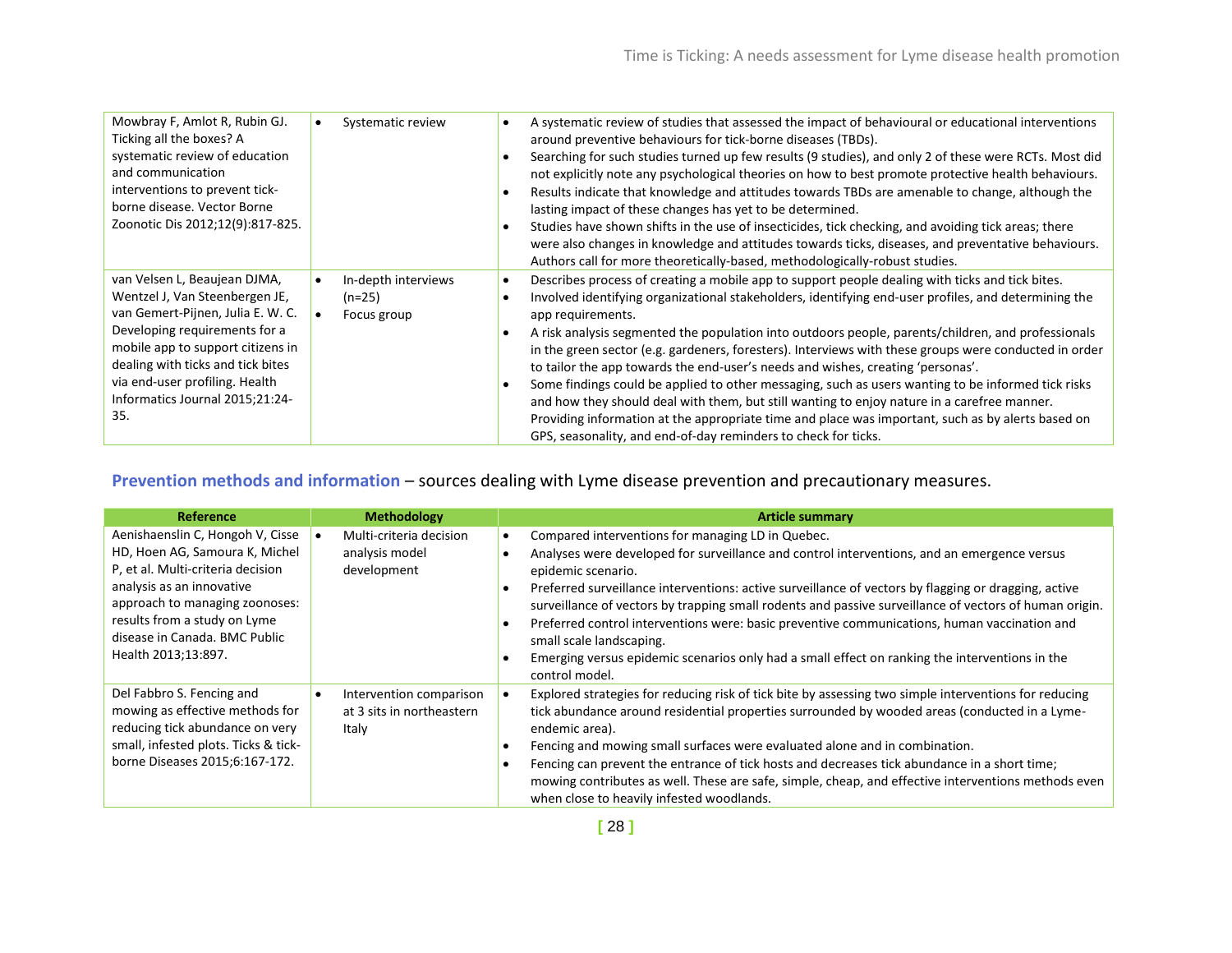| Hakim JA, Bitto A. Public<br>education and Lyme disease<br>prevention in Monroe County: a<br>multi-faceted program of<br>personal protection strategies,<br>tick identification/risk<br>assessment, bi-directional<br>referrals, and vector control.<br>Californian Journal of Health<br>Promotion 2005;3:137-145. | Program description<br>$\bullet$  | Describes a 6-year LD prevention program in Pennsylvania, in a hyper-endemic county.<br>$\bullet$<br>Members of the community bitten by ticks and seeking medical care were directed to Monroe<br>Country Vector Control (MCVC) by physicians. Those bitten by ticks bring samples to the MCVC for<br>identification and risk assessment.<br>Risk assessment involves identifying the tick specials and life stage. Body parts ratio also measured<br>$\bullet$<br>to determine engorgement; value is entered into a regression analysis tool to determine hours of<br>attachment to provide information on whether to treat patients who have been bitten by nymphal<br>or female tacks that approach 48 hours attachment.<br>They receive counselling, health education (re: tick ecology, removal techniques, personal<br>protection), and if needed, medical referral.<br>Low numbers of LD cases relative to the number of LD-positive ticks and bites indicate that these<br>$\bullet$<br>prevention strategies are working.<br>This approach allows physicians to only consider individuals who meet the criteria of suspected LD<br>exposure, and protects non-at-risk individuals from unnecessary treatment. Identification and risk<br>analysis can be done at any health department; it only requires a medium-powered microscope,<br>basic training on tick anatomy, a taxonomic key of species in an area, the regression equation, and<br>epidemiological data on the local tick infection rates. |
|--------------------------------------------------------------------------------------------------------------------------------------------------------------------------------------------------------------------------------------------------------------------------------------------------------------------|-----------------------------------|------------------------------------------------------------------------------------------------------------------------------------------------------------------------------------------------------------------------------------------------------------------------------------------------------------------------------------------------------------------------------------------------------------------------------------------------------------------------------------------------------------------------------------------------------------------------------------------------------------------------------------------------------------------------------------------------------------------------------------------------------------------------------------------------------------------------------------------------------------------------------------------------------------------------------------------------------------------------------------------------------------------------------------------------------------------------------------------------------------------------------------------------------------------------------------------------------------------------------------------------------------------------------------------------------------------------------------------------------------------------------------------------------------------------------------------------------------------------------------------------------------------|
| Ogden NH, Lindsay LR, Schofield<br>SW. Methods to Prevent Tick<br>Bites and Lyme Disease. Clin Lab<br>Med 2015;35:883-899.                                                                                                                                                                                         | Descriptive overview<br>$\bullet$ | Review article discussion various prevention methods for LD: avoiding risk areas, applying personal<br>$\bullet$<br>protective measures, reducing environmental risks, and using prophylactic antibiotics.<br>An excellent overview of preventative measures all in one place, current and applicable to both<br>American and Canadian contexts.<br>Criteria for assessing LD risk is especially helpful, as this is what physicians must consider when<br>$\bullet$<br>deciding whether to prescribe post-bite prophylaxis.                                                                                                                                                                                                                                                                                                                                                                                                                                                                                                                                                                                                                                                                                                                                                                                                                                                                                                                                                                                     |
| Piesman J, Eisen L. Prevention of<br>Tick-Borne Diseases. Annu Rev<br>Entomol 2008;53:323-343.                                                                                                                                                                                                                     | Descriptive overview<br>$\bullet$ | Reviews prevention for tick-borne diseases, including knowledge of spatiotemporal risk patterns for<br>$\bullet$<br>exposure, personal protective measures, suppression of tick hosts, suppression of infected ticks, and<br>avoiding disease after bites.<br>The importance of web-based information resources that provide two-way flows of information is<br>stressed.<br>Risk maps are suggested for inclusion on such sites, as they can be used for decision-support tools<br>for both the public and medical practitioners.                                                                                                                                                                                                                                                                                                                                                                                                                                                                                                                                                                                                                                                                                                                                                                                                                                                                                                                                                                               |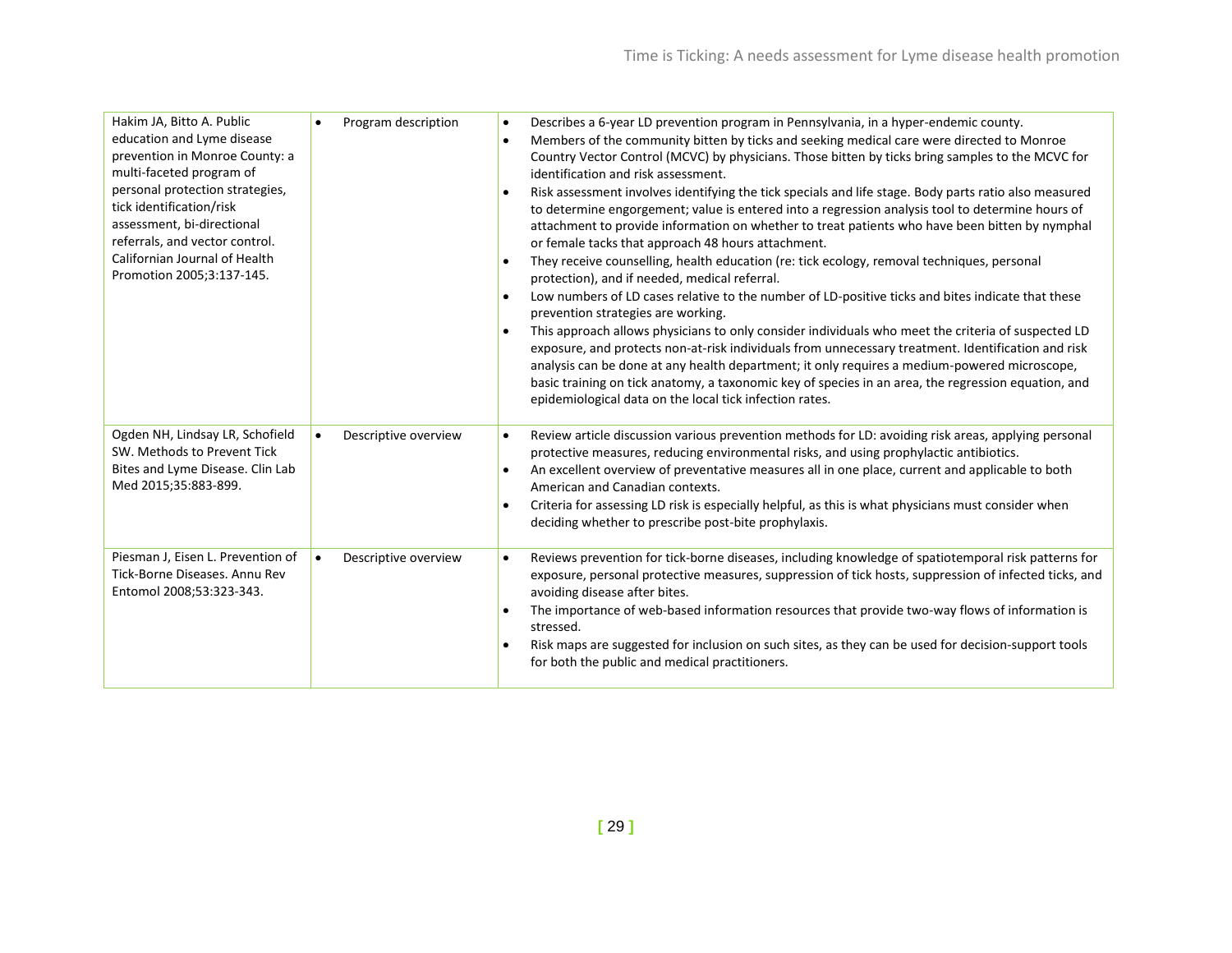**Resources** – sources and materials created for promotional or educational purposes.

| Reference                                                                                                                                                                                                                                                                                                  | <b>Article summary</b>                                                                                                                                                                                                                                                                                                                                                                                                                                                                                                                                                                                                                                                                                                                                                                                                                                                                                                                                                                                                                                                                                                                                                           |
|------------------------------------------------------------------------------------------------------------------------------------------------------------------------------------------------------------------------------------------------------------------------------------------------------------|----------------------------------------------------------------------------------------------------------------------------------------------------------------------------------------------------------------------------------------------------------------------------------------------------------------------------------------------------------------------------------------------------------------------------------------------------------------------------------------------------------------------------------------------------------------------------------------------------------------------------------------------------------------------------------------------------------------------------------------------------------------------------------------------------------------------------------------------------------------------------------------------------------------------------------------------------------------------------------------------------------------------------------------------------------------------------------------------------------------------------------------------------------------------------------|
| Centers for Disease Control and<br>Prevention. (2015). Lyme disease.<br>Retrieved from<br>http://www.cdc.gov/lyme/index.h<br>tml<br>Centers for Disease Control and<br>Prevention. (2015). Tickborne                                                                                                       | $\bullet$<br>CDC Lyme pages are the most referenced and linked-to sources amongst the American-based (and international) resources found.<br>This would be the main authority for disease information.<br>$\bullet$<br>Topics include: prevention (on people, pets, and in the yard); tick removal and testing; transmission; signs and symptoms; diagnosis<br>and testing; treatment; post-treatment Lyme disease syndrome; FAQs; information for healthcare providers; and educational<br>materials.<br>Some educational materials available for download include fact sheets (in multiple languages) for outdoor workers, hikers, golfers,<br>$\bullet$<br>pregnant women and parents; trail signs; a comic and crossword puzzle for children; and radio PSAs.<br>The CDC's guide to tick-borne diseases for HCPs.<br>$\bullet$<br>Multiple diseases covered.<br>$\bullet$                                                                                                                                                                                                                                                                                                    |
| diseases of the United States: A<br>reference guide for health care<br>providers. Atlanta, GA: US<br>Department of Health and<br>Human Services, CDC.                                                                                                                                                      | Risk area maps are US-only, but LD info is appropriate.<br>$\bullet$<br>Brief, to-the-point, colourful and well-presented.<br>$\bullet$<br>Very good images of erythema migrans variations.<br>$\bullet$                                                                                                                                                                                                                                                                                                                                                                                                                                                                                                                                                                                                                                                                                                                                                                                                                                                                                                                                                                         |
| Centers for Disease Control and<br>Prevention. (2015). Tickborne<br>diseases - app. Atlanta, GA: US<br>Department of Health and<br>Human Services, CDC.<br>https://itunes.apple.com/WebO<br>bjects/MZStore.woa/wa/viewSof<br>tware?id=961113666&mt=8                                                       | CDC has developed a phone app (both iOS and Android) to serve as a quick reference guide for HCPs.<br>$\bullet$<br>Includes information on tick identification, risk areas, signs and symptoms, ordering lab tests, and proper treatment.<br>$\bullet$<br>There does not appear to be a version for patients.<br>$\bullet$                                                                                                                                                                                                                                                                                                                                                                                                                                                                                                                                                                                                                                                                                                                                                                                                                                                       |
| European Centre for Disease<br>Control and Prevention. (2015).<br>Communication toolkit on tick-<br>borne diseases. Retrieved from<br>http://ecdc.europa.eu/en/health<br>topics/emerging and vector-<br>borne diseases/tick borne dise<br>ases/public health measures/pa<br>ges/communication toolkit.aspx | This toolkit was developed to help EU Member States in devising communication activities to raise awareness about the health<br>$\bullet$<br>threats related to ticks, as well as promoting preventive measures to reduce the risk of tick-borne diseases.<br>Key messages are aimed for 4 specific audiences: children, travelers, general public living in endemic areas, and HCPs.<br>$\bullet$<br>Materials designed to be adapted for local contexts, provided in various file formats and for various TBDs.<br>$\bullet$<br>Communications guide has excellent information on communications strategy, such as making sure to consider:<br>$\bullet$<br>Timing (such as seasonal factors, existing awareness campaigns and news stories)<br>$\circ$<br>Price (both budget and costs)<br>$\circ$<br>Products (types of materials used in the communications which can also include physical products - such as insect repellents - or<br>$\circ$<br>services - health checks)<br>Distribution (how and where to circulate the messages/materials)<br>$\circ$<br>Additional channels (incorporating advertising, public relations, promotions and media advocacy)<br>$\circ$ |
|                                                                                                                                                                                                                                                                                                            | Potential allies/partnerships (such as schools, hospitals and health clinics, pharmacies, medical associations, travel companies,<br>$\circ$<br>airlines, airport authorities, camping sites, outdoors sports centres, etc.)                                                                                                                                                                                                                                                                                                                                                                                                                                                                                                                                                                                                                                                                                                                                                                                                                                                                                                                                                     |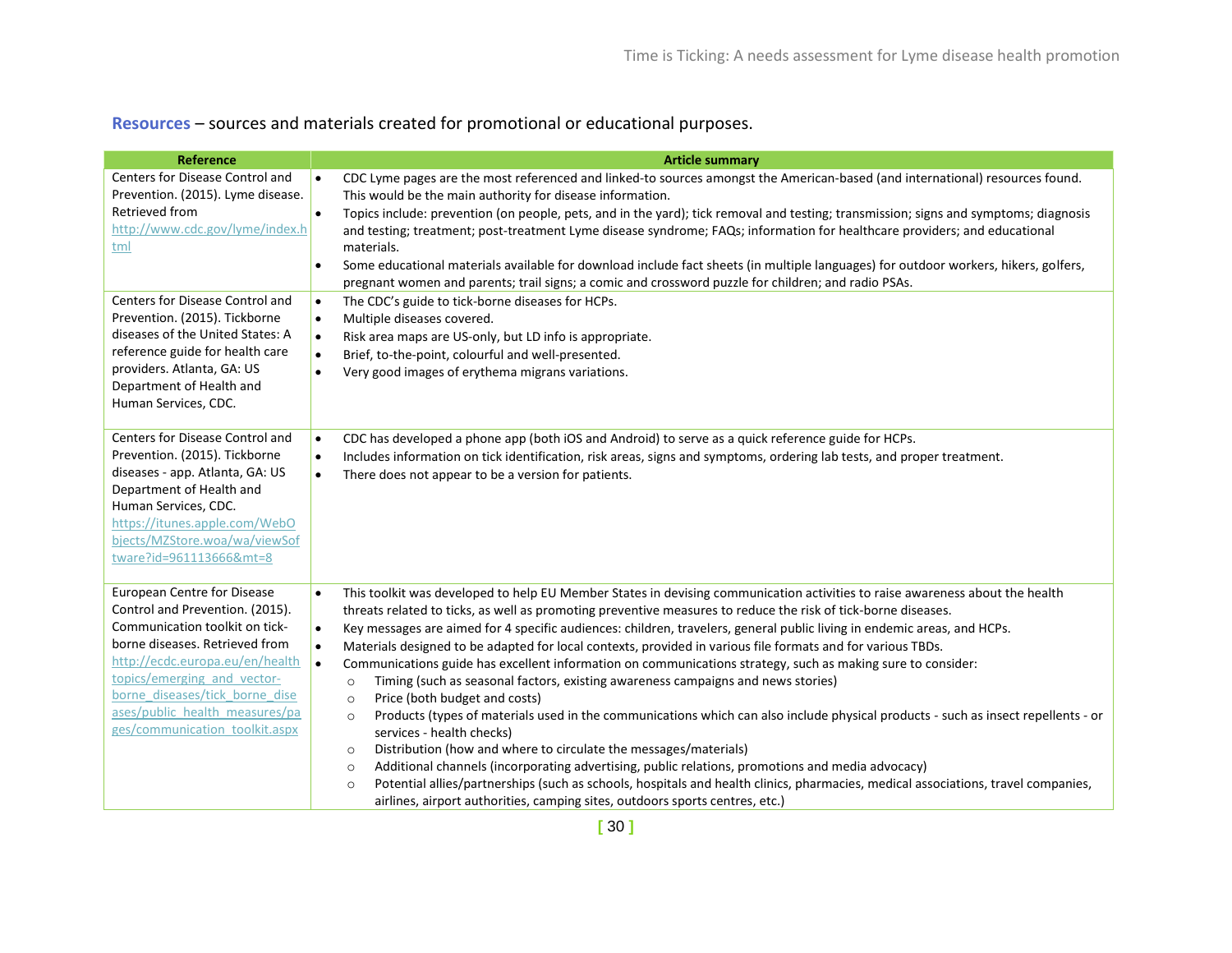| European Centre for Disease<br>Control and Prevention. (2015).<br>National communication<br>campaigns and materials on tick-<br>borne diseases. Retrieved from<br>http://ecdc.europa.eu/en/health<br>topics/emerging and vector-<br>borne diseases/tick borne dise<br>ases/campaigns-<br>information/Pages/campaigns-<br>and-information.aspx | This website lists some examples of national TBD campaigns, mostly linking out to their websites.<br>$\bullet$<br>Some interesting examples are a phone app for tick identification and registering tick bites, and a Netherlands tick radar website<br>$\bullet$<br>(unfortunately no English translation available).      |
|-----------------------------------------------------------------------------------------------------------------------------------------------------------------------------------------------------------------------------------------------------------------------------------------------------------------------------------------------|-----------------------------------------------------------------------------------------------------------------------------------------------------------------------------------------------------------------------------------------------------------------------------------------------------------------------------|
| Guide to care for patients: Lyme<br>disease. (2004). Nurse<br>Practitioner, 29, 41-42 2p.<br>Retrieved from<br>http://search.ebscohost.com/log<br>in.aspx?direct=true&db=nyh&AN<br>=14006721&site=ehost-live                                                                                                                                  | Patient resource re: LD - a foldable pamphlet with room for HCP's business card.<br>$\bullet$<br>Encouraged to be photocopied and distributed to patients.<br>$\bullet$                                                                                                                                                     |
| Infectious Disease Society of<br>America. (2015). Lyme disease<br>case study course. Retrieved<br>from<br>http://lymecourse.idsociety.org/                                                                                                                                                                                                    | A physician resource in the form of a case study course for continuing medical education (CME) units.<br>$\bullet$<br>Case studies are based on IDSA guidelines and designed to educate clinicians on diagnosis and treatment.<br>$\bullet$                                                                                 |
| Maine Center for Disease Control<br>& Prevention. (2015). Lyme<br>disease. Retrieved from<br>http://www.maine.gov/dhhs/me<br>cdc/infectious-<br>disease/epi/vector-<br>borne/lyme/index.shtml                                                                                                                                                 | The website for the Maine CDC focuses on its own local context, but does have links to interesting resources<br>$\bullet$<br>E.g. there has been a school curriculum developed for 3rd - 5th grade classrooms, which includes a presentation, interactive games,<br>$\bullet$<br>take-home activity book, and a fact sheet. |
| Ontario Ministry of Health and<br>Long-Term Care. (2015). Lyme<br>disease is in Ontario. Retrieved<br>from<br>http://www.health.gov.on.ca/en<br>/ms/lyme/default.aspx                                                                                                                                                                         | The MOHLTC landing page for Lyme disease, which funnels the user in two directions - one way for information for the public, the<br>$\bullet$<br>other way for health professionals.<br>Pages are very brief, and link to other resources (e.g. PHAC, CDC).<br>$\bullet$                                                    |